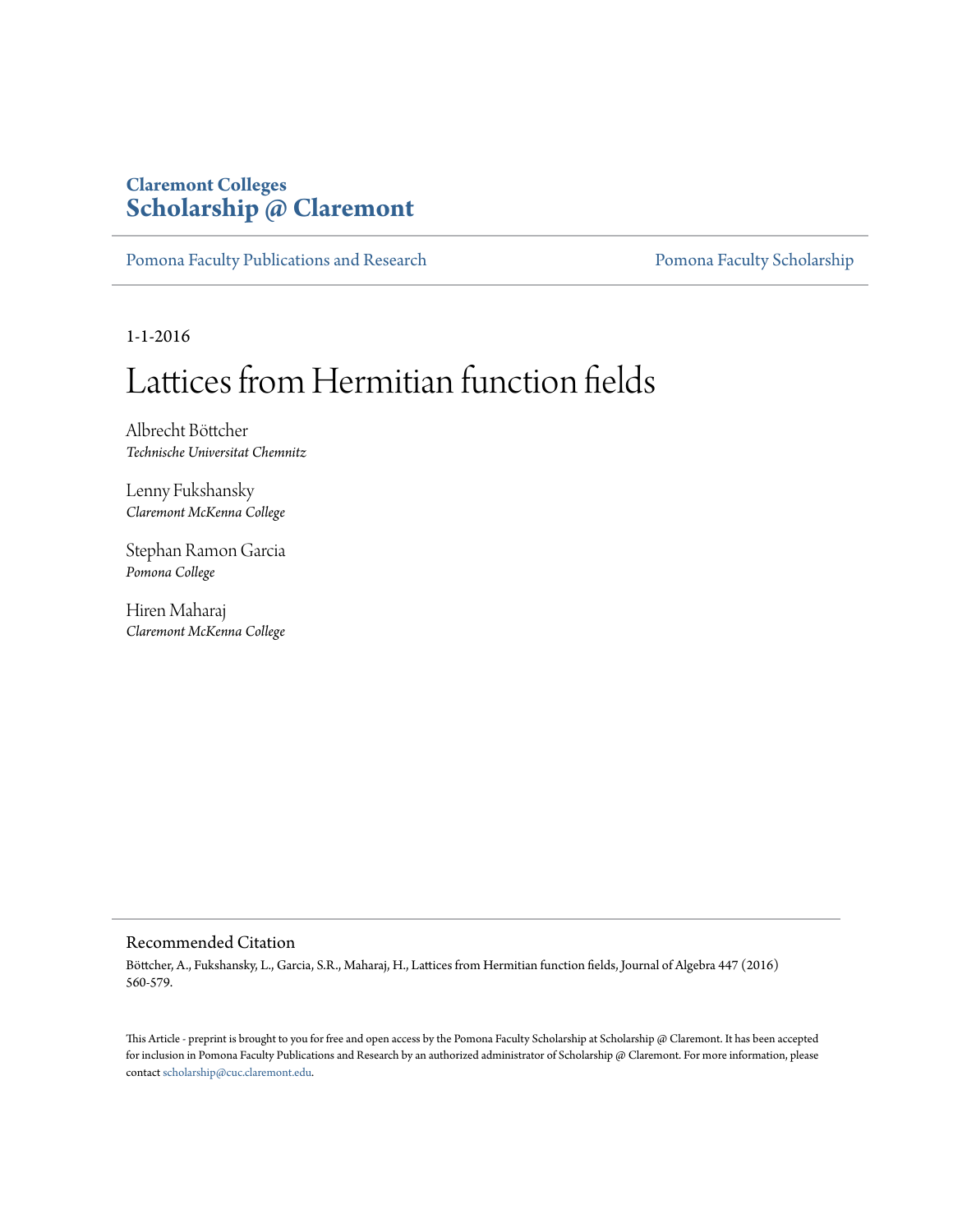# LATTICES FROM HERMITIAN FUNCTION FIELDS

ALBRECHT BÖTTCHER, LENNY FUKSHANSKY, STEPHAN RAMON GARCIA, AND HIREN MAHARAJ

Abstract. We consider the well-known Rosenbloom-Tsfasman function field lattices in the special case of Hermitian function fields. We show that in this case the resulting lattices are generated by their minimal vectors, provide an estimate on the total number of minimal vectors, and derive properties of the automorphism groups of these lattices. Our study continues previous investigations of lattices coming from elliptic curves and finite Abelian groups. The lattices we are faced with here are more subtle than those considered previously, and the proofs of the main results require the replacement of the existing linear algebra approaches by deep results of Gerhard Hiss on the factorization of functions with particular divisor support into lines and their inverses.

#### 1. INTRODUCTION

<span id="page-1-0"></span>A lattice is a discrete subgroup in a Euclidean space  $\mathbb{R}^n$ . Lattice theory aims to understand geometric properties of lattices and to use them for a variety of applications, such as discrete optimization problems or coding theory. Some of the geometrically most interesting lattices, in particular those possessing many symmetries, come from several well-studied algebraic constructions. These include, for instance, ideal lattice constructions from number fields and polynomial rings; see, e.g.,  $[1], [2]$  $[1], [2]$  and  $[8]$ , respectively, for a detailed overview of these constructions. A series of prominent algebraic constructions of lattices are also presented in [\[14\]](#page-15-3). In this paper, we focus our attention on an important algebraic construction, originally introduced by Rosenbloom and Tsfasman in [\[10\]](#page-15-4) and later described in [\[14\]](#page-15-3), that of *function field lattices*.

The construction of function field lattices given in  $[14]$  is as follows. Let F be an algebraic function field (of a single variable) with the finite field  $\mathbb{F}_q$  as its full field of constants, where q is a prime power. Let  $\mathcal{P} = \{P_0, P_1, P_2, \ldots, P_{n-1}\}\$  be the set of rational places of  $F$ . For each place  $P_i$ , let  $v_i$  denote the corresponding normalized discrete valuation and let  $\mathcal{O}^*_{\mathcal{P}}$  be the set of all nonzero functions  $f \in F$ whose divisor has support contained in the set  $P$ . Then  $\mathcal{O}_{\mathcal{P}}^*$  is an Abelian group,  $\sum_{i=0}^{n-1} v_i(f) = 0$  for each  $f \in \mathcal{O}_{\mathcal{P}}^*$ , and we define

$$
\deg f := \sum_{v_i(f) > 0} v_i(f) = \frac{1}{2} \sum_{i=0}^{n-1} |v_i(f)|.
$$

<sup>2010</sup> *Mathematics Subject Classification.* Primary: 11H06, Secondary: 11G20.

*Key words and phrases.* Hermitian curves, function fields, well-rounded lattices, kissing number, automorphism group.

Fukshansky acknowledges support by Simons Foundation grant #279155, Garcia acknowledges support by NSF grant DMS-1265973.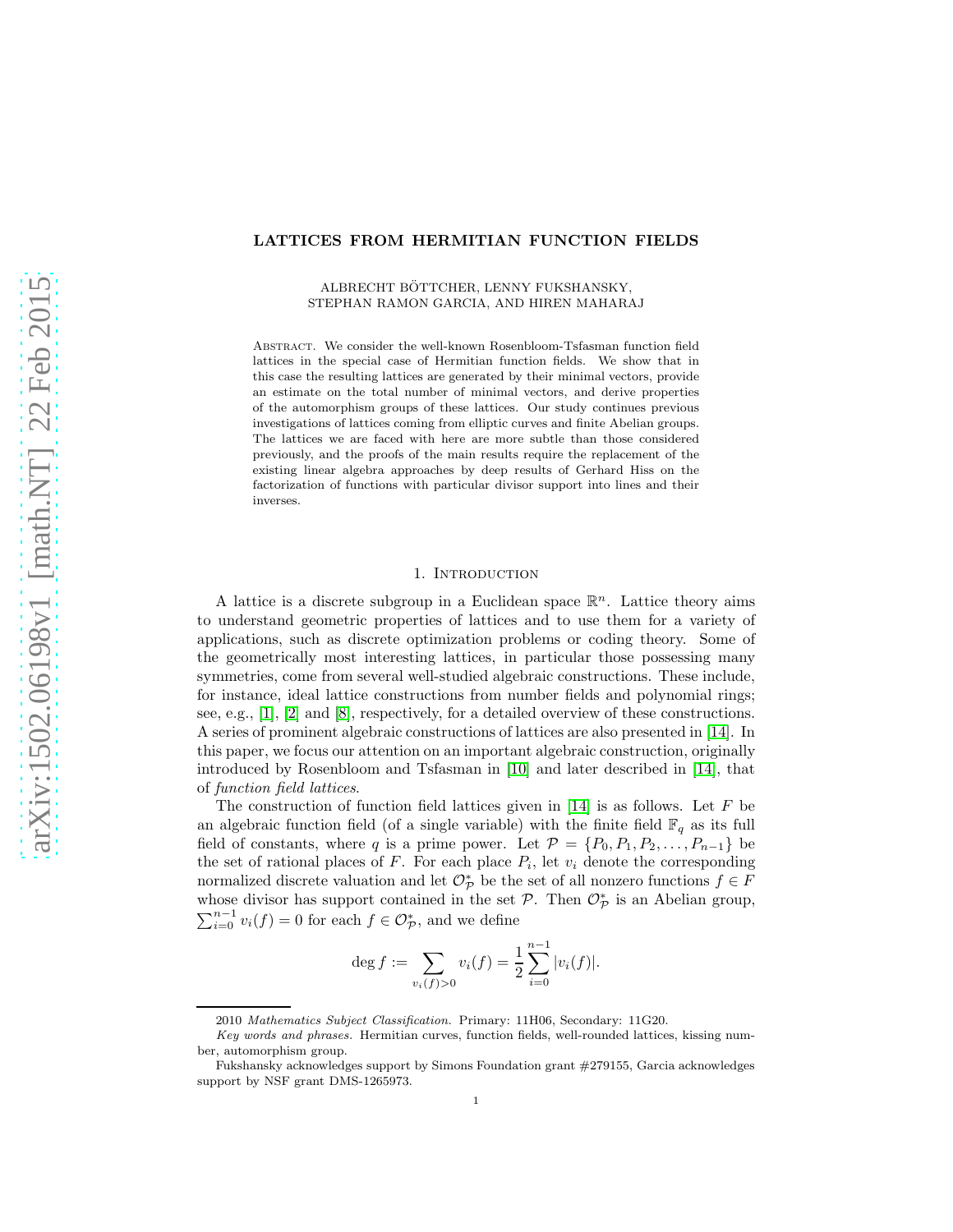Let  $\varphi_{\mathcal{P}}: \mathcal{O}_{\mathcal{P}}^* \to \mathbb{Z}^n$  be the group homomorphism given by

$$
\varphi_{\mathcal{P}}(f)=(v_0(f),v_1(f),\ldots,v_{n-1}(f)).
$$

Then  $L_{\mathcal{P}} := \text{Image}(\varphi_{\mathcal{P}})$  is a finite-index sublattice of the root lattice

<span id="page-2-1"></span>
$$
A_{n-1} = \left\{ \mathbf{x} = (x_0, \dots, x_{n-1}) \in \mathbb{Z}^n : \sum_{i=0}^{n-1} x_i = 0 \right\}
$$

with minimum distance

(1) 
$$
d(L_{\mathcal{P}}) \geq \min \left\{ \sqrt{2 \deg f} : f \in \mathcal{O}_{\mathcal{P}}^* \setminus \mathbb{F}_q \right\},\
$$

and

(2) 
$$
\det L_{\mathcal{P}} \leq \sqrt{n} h_F \leq \sqrt{n} \left( 1 + q + \frac{n - q - 1}{g} \right)^g,
$$

where g is the genus of F and  $h_F$  is the divisor class number of F, that is, the size of the group of divisor classes of F of degree 0, denoted by  $Cl<sup>0</sup>(F)$ . Here, as in [\[14\]](#page-15-3), we can identify  $\mathbb{Z}^n$  with the set of all divisors with support in  $\mathcal P$  and  $A_{n-1}$  with the set of all divisors of degree 0. We will often make use of this identification when working with lattice vectors by working with the corresponding divisors instead.

Unless stated otherwise, we will use notation as in [\[13\]](#page-15-5). We write  $F/\mathbb{F}_q$  to mean that F is a global function field with full field of constants  $\mathbb{F}_q$ . Let  $g = g(F)$  denote the genus of F. If P is a rational place of F, that is, a place of degree one, then  $v_P$ denotes the discrete valuation corresponding to P. We write supp A for the support of a divisor A. The divisor of a function  $f \in F \setminus \{0\}$  is denoted by  $(f)$  and the divisor class of a place  $P$  by  $[P]$ .

We will study lattices from Hermitian function fields. The Hermitian function field  $\mathbb{F}_{q^2}(x,y)/\mathbb{F}_{q^2}$  has defining equation  $y^q + y = x^{q+1}$ . The purpose of this paper is to show that the lattices which arise from Hermitian function fields are generated by minimal vectors and are hence well-rounded. Recall that a lattice  $L$  of rank  $k$ is called well-rounded if it contains k linearly independent minimal vectors, i.e., vectors of Euclidean norm equal to  $d(L)$ , and that L is said to be generated by minimal vectors if the set of all minimal vectors of  $L$  spans  $L$  over  $\mathbb{Z}$ . The statement that  $L$  is generated by minimal vectors is equivalent to the statement that  $L$  is well-rounded for  $k \leq 4$  and is strictly stronger for  $k \geq 5$ ; in other words, there exist well-rounded lattices of rank 5 and greater whose minimal vectors generate a sublattice of index greater than 1. See [\[9\]](#page-15-6) for further information.

<span id="page-2-0"></span>In [\[4\]](#page-15-7), we studied sublattices  $L_G$  of the root lattice  $A_{N-1}$  which are of the form

(3) 
$$
L_G = \left\{ \mathbf{x} = (x_0, \dots, x_{N-1}) \in A_{N-1} : \sum_{j=1}^{N-1} x_j g_j = 0 \right\},
$$

where  $G = \{g_0 := 0, g_1, \ldots, g_{N-1}\}\$ is a finite (additively written) Abelian group. We showed that det  $L_G = N^{3/2}$  and that except for  $G = \mathbb{Z}_4$ , the lattice  $L_G$  always has a basis of minimal vectors and is hence well-rounded. Here and in what follows,  $\mathbb{Z}_m :=$  $\mathbb{Z}/m\mathbb{Z}$ . Such lattices emerge in particular when applying the above construction to elliptic curves over  $\mathbb{F}_q$ . The groups G coming from elliptic curves were characterized by Rück  $[11]$ , and for these groups, the results of  $[4]$  had previously been established by Min Sha [\[12\]](#page-15-9).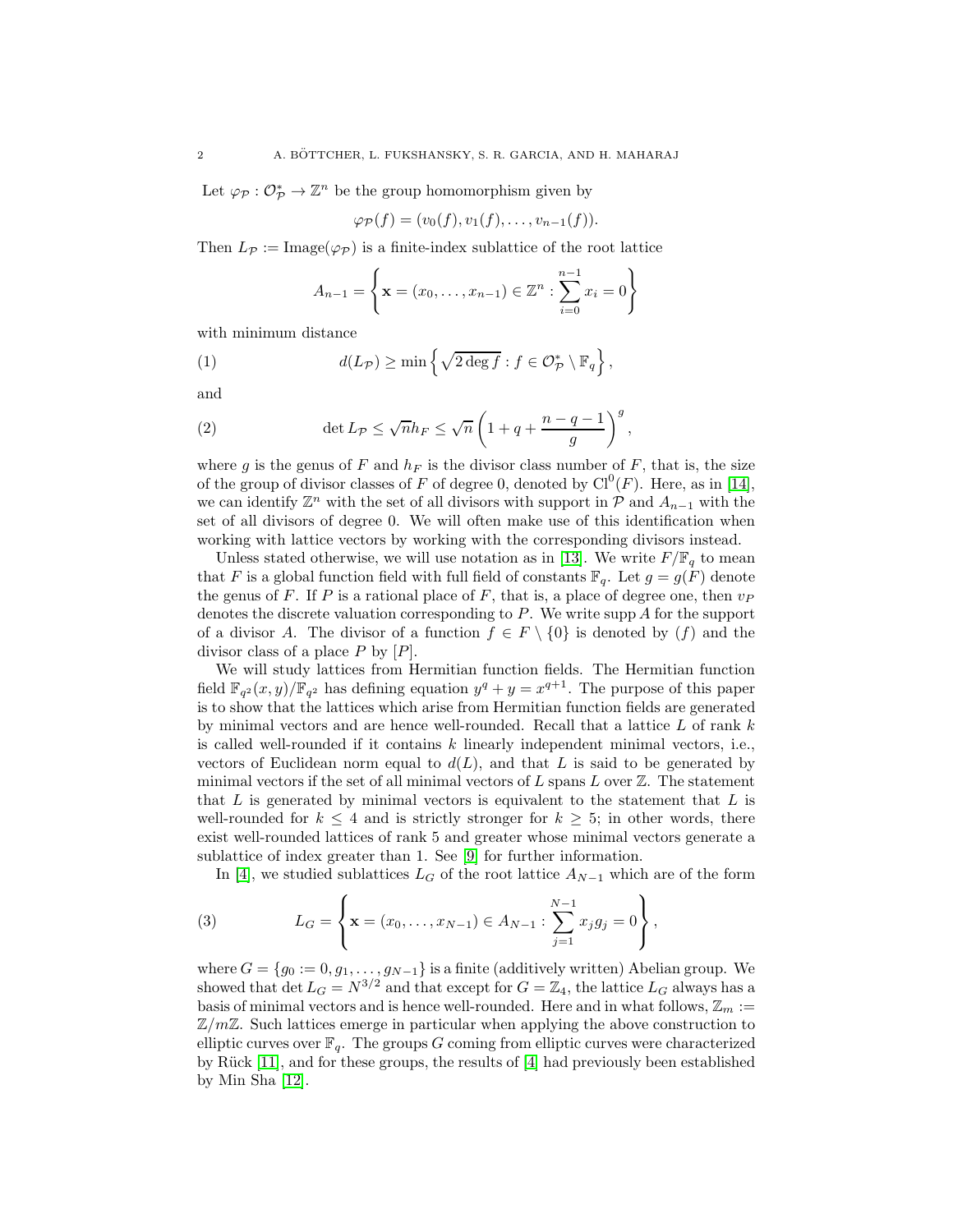The only elliptic curve among the Hermitian curves  $y^{q} + y = x^{q+1}$  over  $\mathbb{F}_{q^2}$  is the curve  $y^2 + y = x^3$  over  $\mathbb{F}_4$ , which corresponds to  $q = 2$ ; see [\[5\]](#page-15-10). In that case G is isomorphic to  $\mathbb{Z}_3^2$ , that is, we have  $N = 9$  and  $\det L_G = 27$ .

Except for the case  $q = 2$ , the Hermitian function fields considered here lead to a class of lattices which are more general than the lattices [\(3\)](#page-2-0). Namely, given a finite Abelian group G and a subset  $S = \{g_0 := 0, g_1, \ldots, g_{n-1}\}\$  of G, we define the sublattice  $L_G(S)$  of  $A_{n-1}$  by

$$
L_G(S) = \left\{ \mathbf{x} = (x_0, \dots, x_{n-1}) \in A_{n-1} : \sum_{j=1}^{n-1} x_j g_j = 0 \right\}.
$$

It turns out that unless  $S = G$ , in which case  $L_G(G) = L_G$ , the situation changes dramatically: there are many S for which  $L_G(S)$  is well-rounded and there are many S for which  $L_G(S)$  is not well-rounded. In general it is a delicate problem to decide which of the two possibilities occurs in a concrete case.

As the result of the abstract construction of function field lattices outlined above, we obtain  $L_{\mathcal{P}} = L_G(S)$ , where S is the set  $S = \{[P_i - P_0] : 0 \le i \le n-1\}$  of divisor classes and G is the subgroup of the divisor class group  $Cl^{0}(F)$  generated by  $S$ . Thus, in this case  $S$  is not simply a subset of  $G$ , but a generating set for G. If the function field is specified to be  $\mathbb{F}_{q^2}(x,y)/\mathbb{F}_{q^2}$  with the defining equation  $y^{q} + y = x^{q+1}$ , the group G can be shown to be isomorphic to  $\mathbb{Z}_{q+1}^{q^{2}-q}$ , which is just the above  $\mathbb{Z}_3^2$  for  $q=2$ , and S becomes a set of  $q^3+1$  generators of G. For  $q=2$ , S has 9 elements and therefore coincides with G. However, if  $q > 2$ , then the set S is much smaller than G. In the light of what was said at the end of the preceding paragraph, it is therefore a rather surprising fact that the lattices  $L_{\mathcal{P}}$  coming from the curves  $y^q + y = x^{q+1}$  over  $\mathbb{F}_{q^2}$  are always well-rounded and even more, are generated by their minimal vectors.

To strengthen the surprise and to emphasize the subtlety of the matter we mention the following. The Klein curve  $K$  is defined by

$$
(x+y+1)4 + (xy+x+y)2 + xy(x+y+1) = 0.
$$

Over  $\mathbb{F}_4$ , the set P of  $\mathbb{F}_4$ -rational points of K contains 14 elements, and the curve yields a rank 13 lattice  $L_p$  of dimension 14. A quick computation using Magma [\[3\]](#page-15-11) shows that the lattice  $L_{\mathcal{P}}$  has 168 minimal vectors. These minimal vectors generate a sublattice of  $L_p$  of index 2. This implies that  $L_p$  is well-rounded but not generated by the minimal vectors.

This paper is organized as follows. In Section [2](#page-4-0) we set the basic notation of Hermitian function fields. In Section [3](#page-4-1) we give a detailed characterization of divisors coming from lines in a Hermitian function field. We derive formulas for the minimal distance and determinant of lattices coming from Hermitian function fields via the above construction in Sections [4](#page-5-0) and [5,](#page-6-0) respectively. In Section [6](#page-6-1) we establish our main result, which asserts that these lattices are generated by their minimal vectors. Our proof makes essential use of the results of Hiss [\[7\]](#page-15-12). We do not know of a proof along the linear algebra approaches developed in [\[4\]](#page-15-7) and [\[12\]](#page-15-9). In Section [7](#page-10-0) we investigate properties of automorphism groups of these lattices, as well as more general lattices coming from generating sets in Abelian groups. Finally, in Section [8](#page-14-0) we establish a lower bound on the number of minimal vectors of lattices from Hermitian function fields, which is the same as the kissing number of these lattices.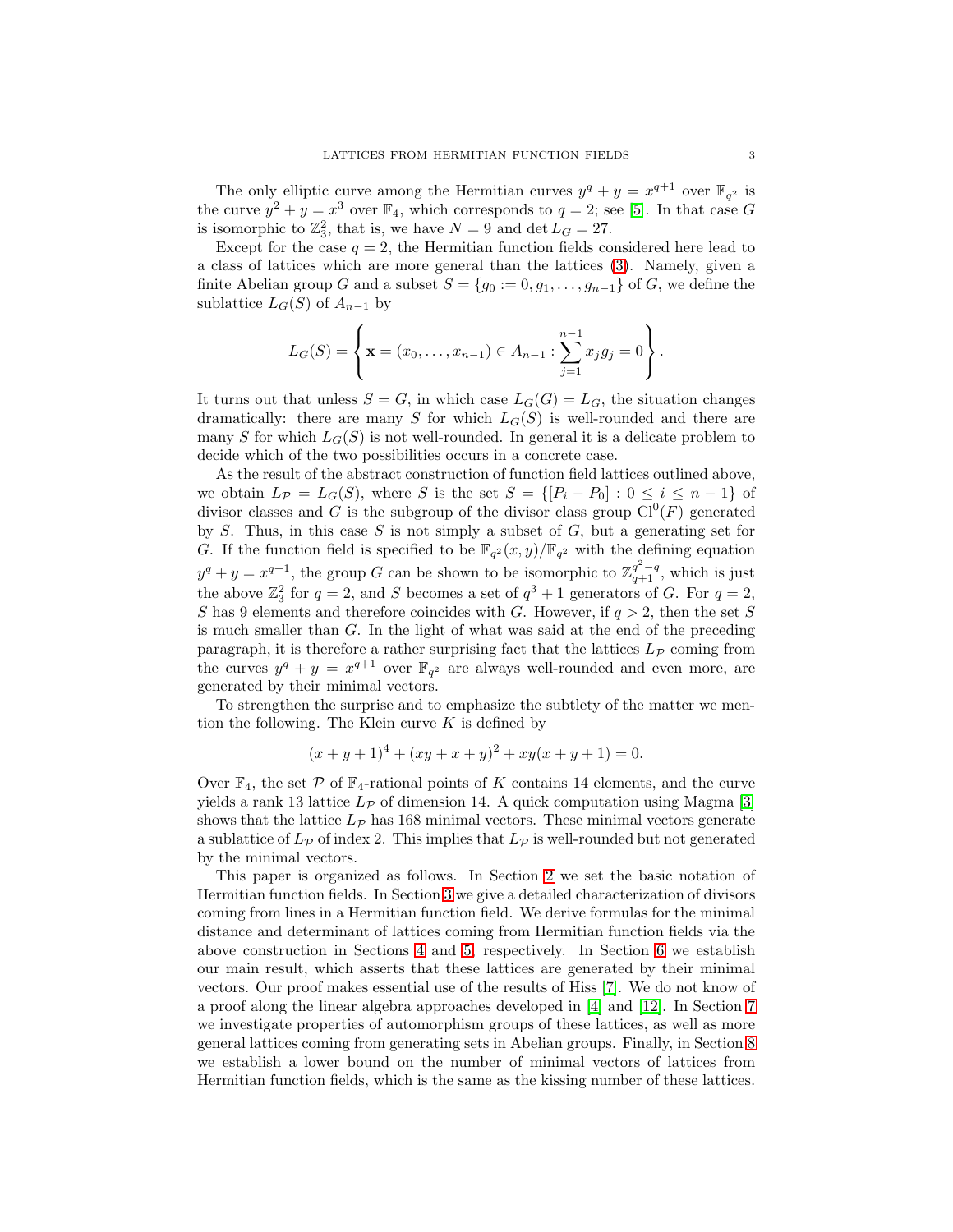#### <span id="page-4-0"></span>4 A. BOTTCHER, L. FUKSHANSKY, S. R. GARCIA, AND H. MAHARAJ ¨

#### 2. Hermitian function fields: basic facts

The following are some basic facts about these function fields. Let  $H$  denote  $\mathbb{F}_{q^2}(x, y)$  with the defining equation  $y^q + y = x^{q+1}$  over  $\mathbb{F}_{q^2}$ . Thus, we use H for the function field  $F$  in the Rosenbloom-Tsfasman construction outlined above. The genus of H is  $g = \frac{q(q-1)}{2}$  $\frac{(-1)}{2}$  and H has  $n = q^3 + 1$  places of degree 1 over  $\mathbb{F}_{q^2}$ , namely

- the common pole  $Q_{\infty}$  of x and y, and
- for each  $\alpha \in \mathbb{F}_{q^2}$ , there are q elements  $\beta \in \mathbb{F}_{q^2}$  such that  $\beta^q + \beta = \alpha^{q+1}$ , and for each such pair  $(\alpha, \beta)$  there is a unique place  $P_{\alpha,\beta}$  of H of degree one with  $x(P_{\alpha,\beta}) = \alpha$  and  $y(P_{\alpha,\beta}) = \beta$ .

Let

$$
\mathcal{K} := \{(\alpha, \beta) \in \mathbb{F}_{q^2}^2 : \beta^q + \beta = \alpha^{q+1}\}.
$$

We let P stand for the set of rational places of H: the place  $Q_{\infty}$  and the places  $P_{\alpha,\beta}$  indexed by  $(\alpha,\beta) \in \mathcal{K}$ . For each  $(\alpha,\beta) \in \mathcal{K}$ , set

$$
\tau_{\alpha,\beta} := y - \beta - \alpha^q (x - \alpha).
$$

Observe that  $\tau_{\alpha,\beta} = y - \alpha^q x + \beta^q$  and note that  $\tau_{\alpha,\beta}$  is the tangent line to the Hermitian curve at the point  $(\alpha, \beta)$ . If one views H as a Kummer extension over  $\mathbb{F}_{q^2}(y)$ , the rational places of  $\mathbb{F}_{q^2}(y)$  behave as follows:

- For each  $\gamma \in \mathbb{F}_{q^2}$  such that  $\gamma^q + \gamma = 0$ , the place  $y \gamma$  is totally ramified. If  $\gamma^q + \gamma \neq 0$ , the place  $y - \gamma$  splits completely in H.
- The pole of  $y$  is totally ramified.

We remark that

(4) 
$$
\tau_{\alpha,\beta}^q + \tau_{\alpha,\beta} = (x - \alpha)^{q+1}.
$$

We therefore have  $H = \mathbb{F}_{q^2}(x, y) = \mathbb{F}_{q^2}(\tau_{\alpha, \beta}, x)$ , and so we may view H as a Kummer extension of  $\mathbb{F}_{q^2}(\tau_{\alpha,\beta})$ . It follows that the divisor of  $\tau_{\alpha,\beta}$  is

$$
(\tau_{\alpha,\beta}) = (q+1)P_{\alpha,\beta} - (q+1)Q_{\infty}.
$$

Following the usual convention for rational function fields, we denote the places of  $\mathbb{F}_{q^2}(\tau_{\alpha,\beta})$  by their corresponding monic irreducible polynomials, except in the case of the place at infinity, which we denote by  $P_{\infty}(\tau_{\alpha,\beta})$ . For any  $\gamma \in \mathbb{F}_{q^2}$  satisfying  $\gamma^q + \gamma = 0$ , we have  $\tau_{\alpha,\beta} - \gamma = \tau_{\alpha,\beta+\gamma}$ . Thus, we will write "the place  $\tau_{\alpha,\beta+\gamma}$  in  $\mathbb{F}_{q^2}(\tau_{\alpha,\beta})$ " to mean the place  $\tau_{\alpha,\beta} - \gamma$ .

#### 3. Divisors of lines

<span id="page-4-1"></span>We will call functions of the form  $ax + by + c$   $(a, b, c \in \mathbb{F}_{q^2})$  with not both  $a, b$ zero) lines. Furthermore, by points on the line  $ax + by + c$  we mean the points of intersection of the line  $ax + by + c$  with the Hermitian curve  $y^q + y = x^{q+1}$ . In the next result we determine the divisor of every line and thus obtain the points (of  $K$ ) which lie on a line.

<span id="page-4-2"></span>**Lemma 3.1.** Let  $H/\mathbb{F}_{q^2}$  denote a Hermitian function field and let  $\gamma \in \mathbb{F}_{q^2}$ .

(a) If  $\gamma^q + \gamma = 0$ , the place  $\tau_{\alpha,\beta} - \gamma = \tau_{\alpha,\beta+\gamma}$  in  $\mathbb{F}_{q^2}(\tau_{\alpha,\beta})$  is totally ramified in *the extension*  $H/\mathbb{F}_{q^2}(\tau_{\alpha,\beta})$ *. The divisor of*  $\tau_{\alpha,\beta} - \gamma$  *is* 

$$
(\tau_{\alpha,\beta} - \gamma) = (q+1)P_{\alpha,\beta+\gamma} - (q+1)Q_{\infty}.
$$

*The line*  $\tau_{\alpha,\beta} - \gamma$  *is a tangent line.* 

(b) The pole  $P_{\infty}(\tau_{\alpha,\beta})$  of  $\tau_{\alpha,\beta}$  is totally ramified in the extension  $H/\mathbb{F}_{q^2}(\tau_{\alpha,\beta})$ .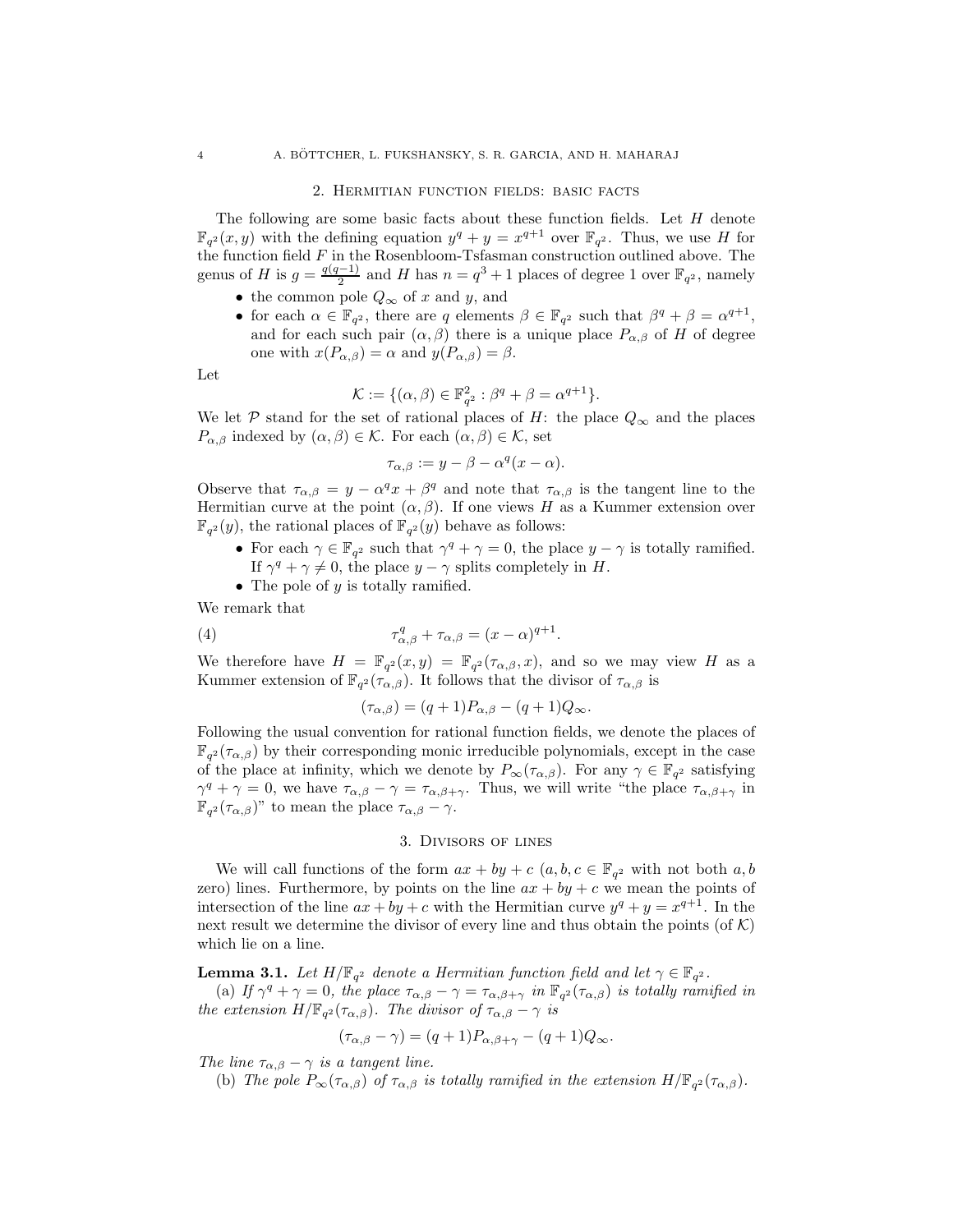(c) If  $\gamma^q + \gamma \neq 0$ , the place  $\tau_{\alpha,\beta} - \gamma$  in  $\mathbb{F}_{q^2}(\tau_{\alpha,\beta})$  splits completely in the extension  $H/\mathbb{F}_{q^2}(\tau_{\alpha,\beta})$  and the divisor of  $\tau_{\alpha,\beta} - \gamma$  is

(5) 
$$
\sum_{i=0}^{q} P_{\alpha+\delta\zeta^{i},\beta+\gamma+\alpha^{q}\delta\zeta^{i}} - (q+1)Q_{\infty}
$$

*where*  $\zeta$  *is a primitive*  $(q + 1)$ *st root of unity in*  $\mathbb{F}_{q^2}$  *and*  $\delta \in \mathbb{F}_{q^2}^*$  *is such that*  $\gamma^q + \gamma = \delta^{q+1}$ . The points of K which lie on the line  $\tau_{\alpha,\beta} - \gamma$  are precisely

$$
(\alpha + \delta \zeta^i, \beta + \gamma + \alpha^q \delta \zeta^i) \ (0 \le i \le q).
$$

*The line*  $\tau_{\alpha,\beta} - \gamma$  *is not a tangent line.* 

(d) Suppose that  $f = y + bx + c$ . Let  $\delta \in \mathbb{F}_{q^2}$  be such that  $\delta^{q+1} = b^{q+1} - (c^q + c)$ . *Then the points of* K *which lie on the line* f *are precisely*

$$
(-b^q + \delta\zeta^i, b^{q+1} - c - b\delta\zeta^i) \ \ (0 \le i \le q).
$$

*It follows that* f *is a tangent line if and only if*  $\delta = 0$  *if and only if*  $(-b^q, c^q) \in \mathcal{K}$  $(if \text{ and } \text{ only } if (-b, c) \in \mathcal{K})$ . If  $f$  is a tangent line then  $f = \tau_{-b^q, c^q}$ . If  $\delta \neq 0$ , then f *contains* exactly  $q + 1$  *points from*  $\mathcal{K}$ *.* 

(e) *Suppose that*  $f = x - c$ *. Then the divisor of* f *is* 

$$
(6) \qquad \qquad \sum_{d} P_{c,d} - qQ_{\infty}
$$

*where the sum is over the* q *solutions*  $d \in \mathbb{F}_{q^2}$  to  $d^q + d = c^{q+1}$ .

**PROOF:** Parts  $(a)$ ,  $(b)$ , and  $(e)$  follow from viewing H as a Kummer extension of  $\mathbb{F}_{q^2}(\tau_{\alpha,\beta}).$ 

Proof of (c): Since the trace map from  $\mathbb{F}_{q^2}$  to  $\mathbb{F}_q$  is given by  $z \mapsto z^q + z$  and the norm map  $z \mapsto z^{q+1}$  from  $\mathbb{F}_{q^2}^*$  to  $\mathbb{F}_q^*$  is surjective, there exists a  $\delta \in \mathbb{F}_{q^2}^*$  such that  $\gamma^q + \gamma = \delta^{q+1}$ . Let  $\zeta$  be a primitive  $(q+1)$ st root of unity in  $\mathbb{F}_{q^2}$ . Then the set of all solutions x to  $\gamma^q + \gamma = (x - \alpha)^q$  is given by  $x - \alpha = \delta \zeta^i$ , that is,  $x = \alpha + \delta \zeta^i \ (0 \le i \le q)$ . Now  $\tau_{\alpha,\beta} = y - \beta - \alpha^q (x - \alpha) = y - \beta - \alpha^q \delta \zeta^i = \gamma$ , and so  $y = \beta + \gamma + \alpha^q \delta \zeta^i$ . This proves (*c*).

Proof of (d): Let  $\alpha = -b^q$ . Then  $b = -\alpha^q$ . If  $\beta \in \mathbb{F}_{q^2}$  satisfies  $\beta^q + \beta =$  $\alpha^{q+1} = b^{q+1}$ , then  $f = y - \alpha^q x + c = \tau_{\alpha,\beta} - \gamma$  where  $\gamma = \beta^q - c$ . Now observe that  $\gamma^q + \gamma = b^{q+1} - (c^q + c) = \delta^{q+1}$ . By (c), it follows that the points on the line f are  $(\alpha + \delta \zeta^i, \beta + \gamma + \alpha^q \delta \zeta^i) = (-b^q + \delta \zeta^i, b^{q+1} - c - b \delta \zeta^i)$ , as required.

#### 4. The minimum distance of the lattice

<span id="page-5-1"></span><span id="page-5-0"></span>**Theorem 4.1.** The minimum distance of the lattice is  $\sqrt{2q}$  and the minimum *degree of every non-constant function in*  $\mathcal{O}_k^*$  *is q.* 

PROOF: Choose a point  $P = (\alpha, \beta)$  on the affine Hermitian curve and choose two distinct lines  $L_1$ ,  $L_2$  passing through P which are not 'vertical', that is, neither of the lines are of the form x−a. Such a pair of lines is easily constructed. Indeed, choose two distinct nonzero slopes  $M_1$  and  $M_2$ . Then, by the surjectivity of the Frobenius endomorphism, there exist  $m_1, m_2 \in \mathbb{F}_{q^2}$  such that  $M_1 = m_1^q$  and  $M_2 = m_2^q$ . Find constants  $c_1, c_2$  such that the lines  $L_1 = y - m_1^q x + c_1$  and  $L_2 = y - m_2^q x + c_2$ both pass through the point  $P$ . One easily sees that the lines are of the form  $L_i = \tau_{m_i, n_i} - \gamma_i$  for some  $m_i, n_i, \gamma_i \in \mathbb{F}_{q^2}$   $(i = 1, 2)$ . From the previous section we know that the lattice vector corresponding to  $L_1/L_2$  has q ones, q minus ones, and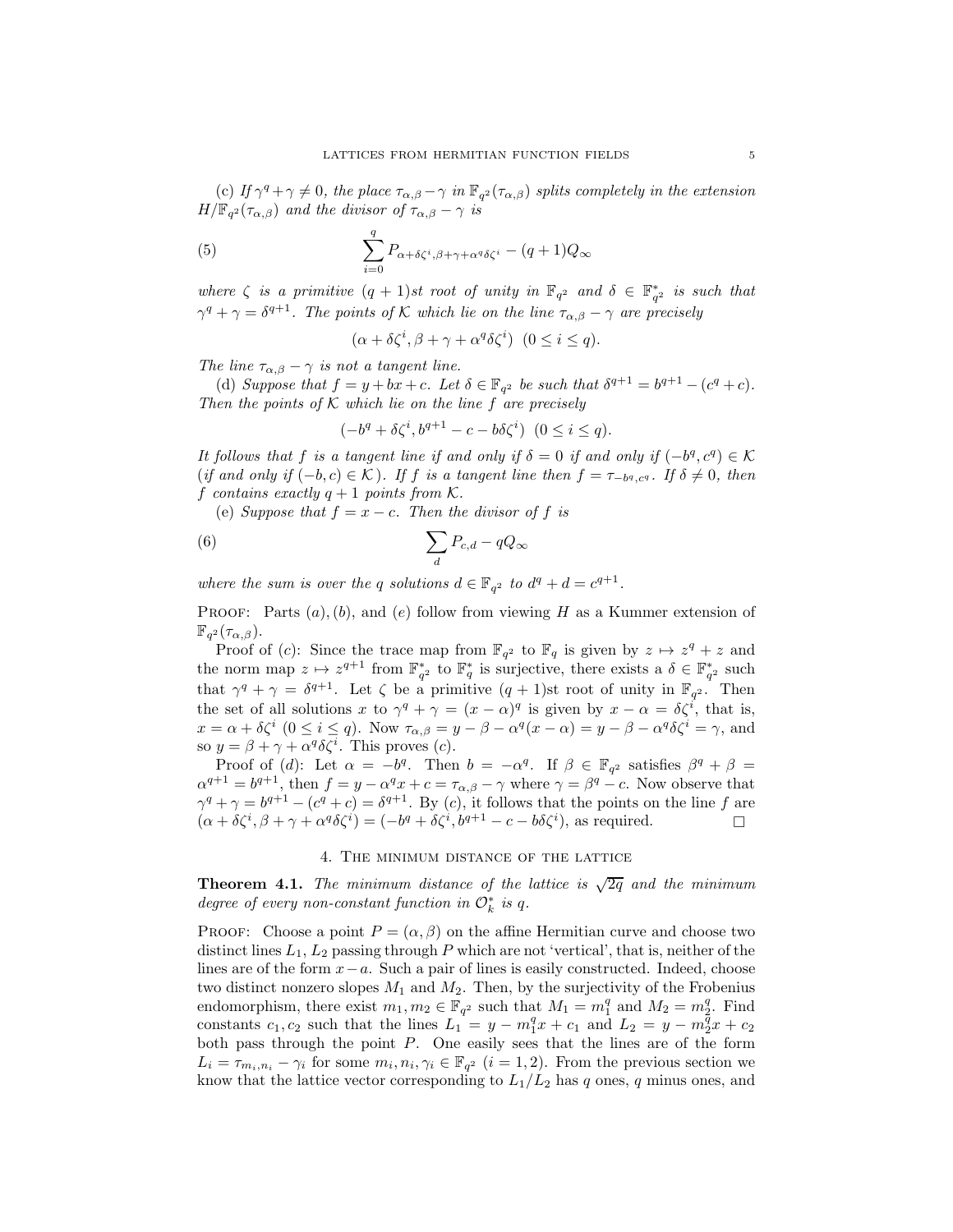that the remaining entries are all zero. The  $\ell_1$ -norm of the corresponding lattice vector is 2q and the Euclidean norm of that lattice vector equals  $\sqrt{2q}$ . Thus, the minimum of the  $\ell_1$ -norms of the nonzero lattice vectors is at most  $2q$ .

Now choose a function  $f$  corresponding to a nonzero lattice vector. Note that the sum of the positive entries of the corresponding lattice vector equals minus the sum of the negative entries, which also equals the degree  $[H: \mathbb{F}_{q^2}(f)]$ . Now H has  $q^3+1$  rational places, so  $q^3+1 \leq [H:\mathbb{F}_{q^2}(f)](q^2+1)$ , whence  $[H:\mathbb{F}_{q^2}(f)] \geq$  $(q^3+1)/(q^2+1)$  and thus  $[H:\mathbb{F}_{q^2}(f)] \geq q$ . Consequently, the minimum  $\ell_1$ -norm is at least 2q. From above it follows that the minimum  $\ell_1$  norm is exactly 2q.

Now let  $f$  be a function which corresponds to a nonzero lattice vector of minimum  $\ell_2$ -norm. Then  $||f||_2^2 \geq 2||f||_1 \geq 2q$  with equality throughout if  $f = L_1/L_2$ . It follows that the minimum norm of the lattice is  $\sqrt{2q}$ .  $\overline{2q}$ .

### 5. The exact determinant of the lattice

<span id="page-6-0"></span>First we recall part of the proof of Tsfasman and Vladut for the lower bound [\(1\)](#page-2-1) on the minimum distance of a lattice from a function field given in [\[14\]](#page-15-3). Let  $F$  be a function field over a finite field  $\mathbb{F}_q$  and let P be a nonempty set of rational places of F. The set  $O_{\mathcal{P}}^*$  is the set of all nonzero functions f whose support is contained in P. Put  $n = \text{\#P}$ . We use the obvious one-to-one correspondence between the set of divisors with support contained in  $P$  (we denote this set by  $\text{Div}_{\mathcal{P}}^0$ ) and the root lattice  $A_{n-1}$ . The set of all divisors of functions from  $O_{\mathcal{P}}^*$  is a sublattice of  $A_{n-1}$  denoted by  $L_{\mathcal{P}}$ . Now  $A_{n-1}/L$  is isomorphic to  $Div_0(\mathcal{P})/Princ(\mathcal{P})$  where Princ(P) is the set of all principal divisors with support in P. Thus  $[A_{n-1}:L]=$  $|Div_0(\mathcal{P})/Princ(\mathcal{P})|$  and it follows that

$$
Vol(\mathbb{R}^n/L) = Vol(\mathbb{R}^n/A_{n-1})[A_{n-1}:L] = \sqrt{n}|\text{Div}_0(\mathcal{P})/\text{Princ}(\mathcal{P})|.
$$

The group  $Div_0(\mathcal{P})/Princ(\mathcal{P})$  is isomorphic to a subgroup of the divisor class group, and hence the volume is bounded above by  $\sqrt{n}h_F$  where  $h_F$  is the class number of  $F$ .

**Proposition 5.1.** *The determinant of the lattice is*  $\sqrt{q^3 + 1} \cdot (q+1)^{q^2-q}$ *.* 

PROOF: In the case of Hermitian function fields, the divisor classes  $P - Q$  modulo Princ(P), where  $P, Q \in \mathcal{P}$ , generate the group  $Div_0(\mathcal{P})/Princ(\mathcal{P})$  (see [\[6\]](#page-15-13)). Thus the group  $Div_0(\mathcal{P})/Princ(\mathcal{P})$  is isomorphic to the divisor class group of the Hermitian function field. The class group of the Hermitian function field is isomorphic to  $\mathbb{Z}_{q+1}^{q^2-q}$ , and so the class number is  $(q+1)^{q^2-q}$ . Since  $n=q^3+1$ , the result follows from the discussion above.

#### 6. The lattice is generated by its minimal vectors

<span id="page-6-1"></span>From Lemma [3.1](#page-4-2) and Theorem [4.1](#page-5-1) we infer the following lemma.

<span id="page-6-2"></span>**Lemma 6.1.** *If*  $L_1$  *and*  $L_2$  *are two distinct lines then*  $(L_1/L_2)$  (*or*  $(L_2/L_1)$ ) *is a minimal vector if one of the following holds:*

•  $L_1$  *and*  $L_2$  *are of the form*  $x - \alpha$ *,* 

• *one of*  $L_1, L_2$  *is of the form*  $x - \alpha$  *and the other is a non-tangent line* (*of the form* y + ax + c) *and both lines have exactly one point of intersection,*

• *both*  $L_1$  *and*  $L_2$  *are non-tangent lines* (*of the form*  $y + ax + c$ ) *with a common point of intersection.*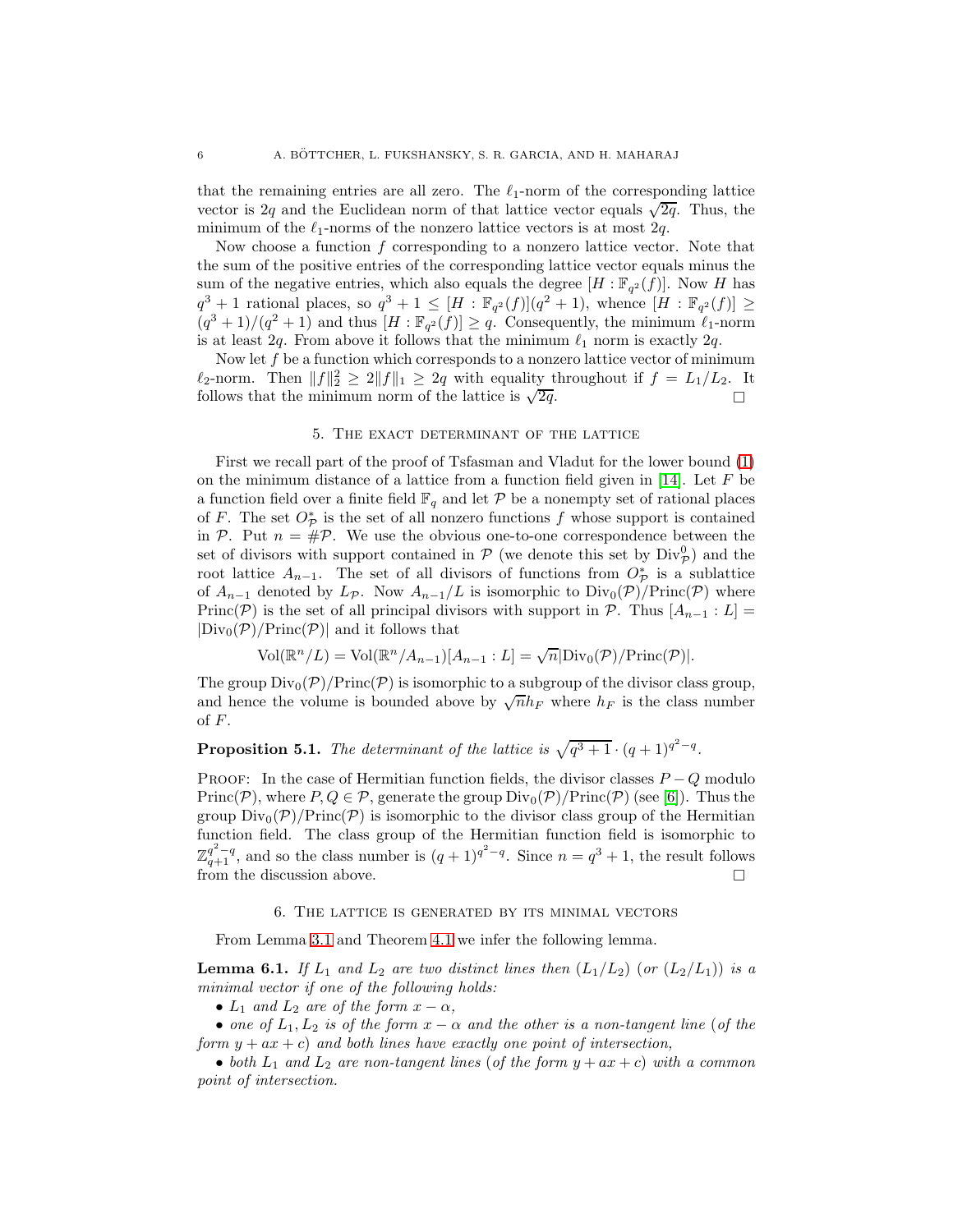G. Hiss [\[7\]](#page-15-12) showed that every function in  $\mathcal{O}_{\mathcal{P}}^{*}$  is the product of functions of the form  $ax + bx + c$  and their inverses. This fact is essential in the proof of the next result.

**Theorem 6.2.** The lattice  $L_p$  is generated by the minimal vectors and is hence *well-rounded.*

Proof: Since the lattice is generated by the divisors of the lines [\[7\]](#page-15-12), it suffices to show that every such divisor is an integer linear combination of minimal vectors of the lattice. We call a line  $L = ax + by + c$  good if the divisor of L is an integer linear combination of minimal vectors. Thus our goal is to show that all lines are good. We consider different cases. Throughout the proof,  $\zeta \in \mathbb{F}_{q^2}$  denotes a primitive  $(q + 1)$ st root of unity.

*Case 1: Suppose that*  $d, e \in \mathbb{F}_{q^2}$  *satisfy*  $d^q + d = e^{q+1}$  *with*  $e \neq 0$ *. We show that the lines*  $y - d$  *and*  $x - e$  *are good.* Let  $d_1 = d, d_2, \ldots, d_q$  be all the solutions to  $y^{q} + y = e^{q+1}$ . Then

$$
\prod_{i=1}^{q} (y - d_i) = y^q + y - e^{q+1} = x^{q+1} - e^{q+1} = \prod_{i=0}^{q} (x - \zeta^i e).
$$

It follows that

$$
x - e = \prod_{i=1}^{q} \left( \frac{y - d_i}{x - \zeta^i e} \right).
$$

The lines  $y - d_i$  and  $x - e\zeta^i$  have just one point of intersection and  $y - d_i$  is a non-tangent line (since  $d_i$  has nonzero trace). So by Lemma [6.1](#page-6-2) it follows that the lattice vector corresponding to the function  $\frac{y-d_i}{x-\zeta^i e}$  is a minimal vector. Since the divisor of  $x - e$  is the sum of the divisors of the functions  $\frac{y-d_i}{x-\zeta^i e}$ ,  $1 \leq i \leq q$ , we arrive at the conclusion that the line  $x - e$  is good.

On the other hand, we also have

$$
y - d = (x - e)(x - e\zeta) \prod_{i=2}^{q} \left( \frac{x - e\zeta^i}{y - d_i} \right).
$$

Since each factor on the right corresponds to a lattice vector which is either a minimal vector or which can be expressed as a linear combination of minimal vectors, it follows that the line  $y - d$  is good.

*Case 2: We show that every non-tangent line of the form*  $L = y + bx + c$  *is good.* Since L is a non-tangent line, we infer from Lemma [3.1](#page-4-2) that  $(-b, c) \notin \mathcal{K}$ , that is,  $c^q + c \neq (-b)^{q+1} = b^{q+1}.$ 

Let  $\alpha = -b^q$ , so that  $b = -\alpha^q$ . Note that  $\alpha^{q+1} = b^{q+1}$  and let  $\beta \in \mathbb{F}_{q^2}$  be any solution to  $\beta^q + \beta = \alpha^{q+1}$  (=  $b^{q+1}$ ). Then  $L = y - \alpha^q x + \beta^q + c - \beta^q = \tau_{\alpha,\beta} - d$ where  $d = \beta^q - c$ . Observe that  $d^q + d = \beta^q + \beta - (c^q + c) = b^{q+1} - (c^q + c) \neq 0$ .

Choose  $e \in \mathbb{F}_{q^2}$  such that  $d^q + d = e^{q+1}$  (so  $c^q + c = b^{q+1} - e^{q+1}$ ). Note that  $e \neq 0$ . Let  $d_1 = d, d_2, \ldots, d_q \in \mathbb{F}_{q^2}$  be all the solutions to  $y^q + y = e^{q+1}$ . Writing  $\tau$ for  $\tau_{\alpha,\beta}$  we get that

<span id="page-7-0"></span>(7) 
$$
\prod_{i=1}^{q} (\tau - d_i) = \tau^q + \tau - e^{q+1} = (x - \alpha)^{q+1} - e^{q+1} = \prod_{i=0}^{q} (x - \alpha - \zeta^i e).
$$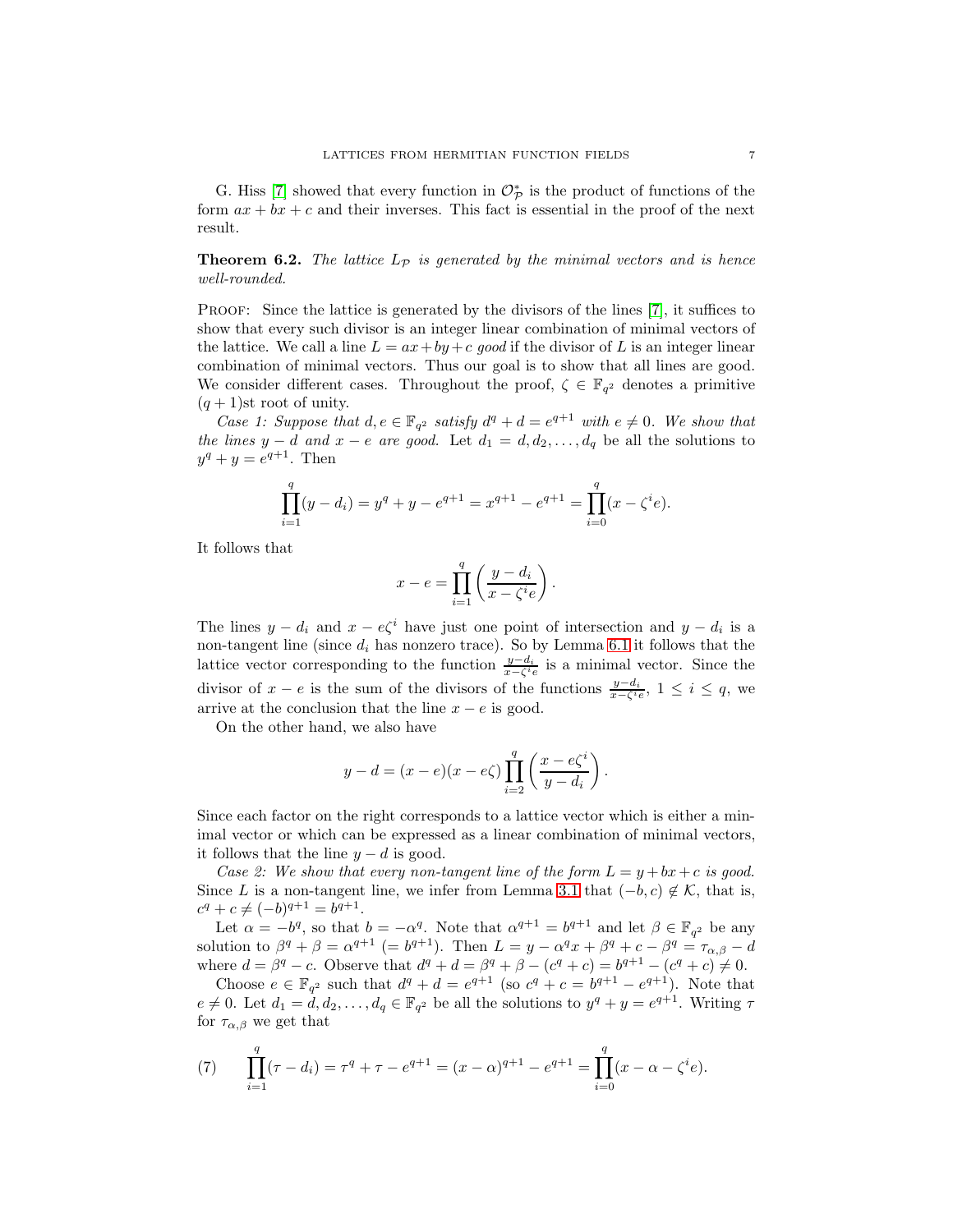It follows that

(8) 
$$
x - \alpha - e = \prod_{i=1}^{q} \left( \frac{\tau - d_i}{x - \alpha - \zeta^i e} \right).
$$

Since  $d_i^q + d_i = e^{q+1} = d^q + d \neq 0$ , we obtain from Lemma [3.1\(](#page-4-2)c) that the lines  $\tau - d_i$  are not tangent lines. The line  $\tau - d_i$  intersects the line  $x - \alpha - \zeta^i e$  at exactly one point:  $(\alpha + \zeta^i e, \beta + d_i + e\alpha^q \zeta^i)$ . Moreover, this point belongs to K because

<span id="page-8-0"></span>
$$
(\beta + d_i + e\alpha^q \zeta^i)^q + (\beta + d_i + e\alpha^q \zeta^i)
$$
  
=  $\beta^q + \beta + d_i^q + d_i + e^q \alpha \zeta^{iq} + e\alpha^q + \zeta^i$   
=  $\alpha^{q+1} + e^{q+1} + e^q \alpha \zeta^{iq} + e\alpha^q + \zeta^i = (\alpha + \zeta^i e)^{q+1}.$ 

Thus the lattice vectors corresponding to functions  $\frac{\tau - d_i}{x - \alpha - \zeta^i e}$  (1 ≤ *i* ≤ *q*) are minimal vectors. It follows from equation [\(8\)](#page-8-0) that the line  $x - \alpha - e$  is good. Replacing e by  $\zeta e$  in the above argument, we see that  $x - \alpha - \zeta e$  is also good. From equation [\(7\)](#page-7-0) we get

(9) 
$$
L = \tau - d = (x - \alpha - e)(x - \alpha - e\zeta) \prod_{i=2}^{q} \left( \frac{x - \alpha - \zeta^i e}{\tau - d_i} \right).
$$

Since each factor on the right corresponds to a lattice vector which is either a minimal vector or which can be expressed as a linear combination of minimal vectors, we conclude that the line L is good.

Note that Case 1 is actually implied as a special case of the proof of Case 2 with  $b=0.$ 

*Case 3: We prove that the tangent line*  $\tau_{0,0} = y$  *is good.* First of all observe that

$$
y^{q+1} - x^{q+1} = y^{q+1} - y^q - y = (y-1)^{q+1} - 1 = \prod_{i=0}^{q} (y-1-\zeta^i).
$$

On the other hand we also have that  $y^{q+1} - x^{q+1} = \prod_{i=0}^{q} (y - \zeta^i x)$ , and so

<span id="page-8-1"></span>
$$
\prod_{i=0}^{q} (y - 1 - \zeta^{i}) = \prod_{i=0}^{q} (y - \zeta^{i} x).
$$

Since  $-1$  is a  $(q+1)$ st root of unity, there is a unique index  $j \in \{0, \ldots, q\}$  such that  $\zeta^j = -1$  (actually  $j = 0$  in characteristic 2 and  $j = (q+1)/2$  in odd characteristics). Then

(10) 
$$
y = (y - \zeta^{j} x) \prod_{i=0, i \neq j}^{q} \left( \frac{y - \zeta^{i} x}{y - 1 - \zeta^{i}} \right).
$$

The points on the line  $y - (1 + \zeta^i)$  are  $((1 + \zeta^i)\zeta^k, 1 + \zeta^i) \in \mathcal{K}$  with  $k = 0, 1, ..., q$ . This implies that the line  $y - 1 - \zeta^i$  (for  $i \neq j$ ) intersects the line  $y - \zeta^i x$  in exactly one point, namely  $((1+\zeta^i)\zeta^{q+1-i}, 1+\zeta^i)$ . This point belongs to K because

$$
((1+\zeta^i)\zeta^{q+1-i})^{q+1} = (1+\zeta^i)^{q+1} = (1+\zeta^{iq})(1+\zeta^i)
$$
  
= 1+\zeta^{iq} + \zeta^i + 1 = (1+\zeta^i)^q + (1+\zeta^i).

Note that the lines  $y - \zeta^i x$   $(1 \leq i \leq q)$  are not tangent lines since  $(\zeta^i)^{q+1} = 1 \neq 0$ and thus  $(-\zeta^i, 0) \notin \mathcal{K}$ .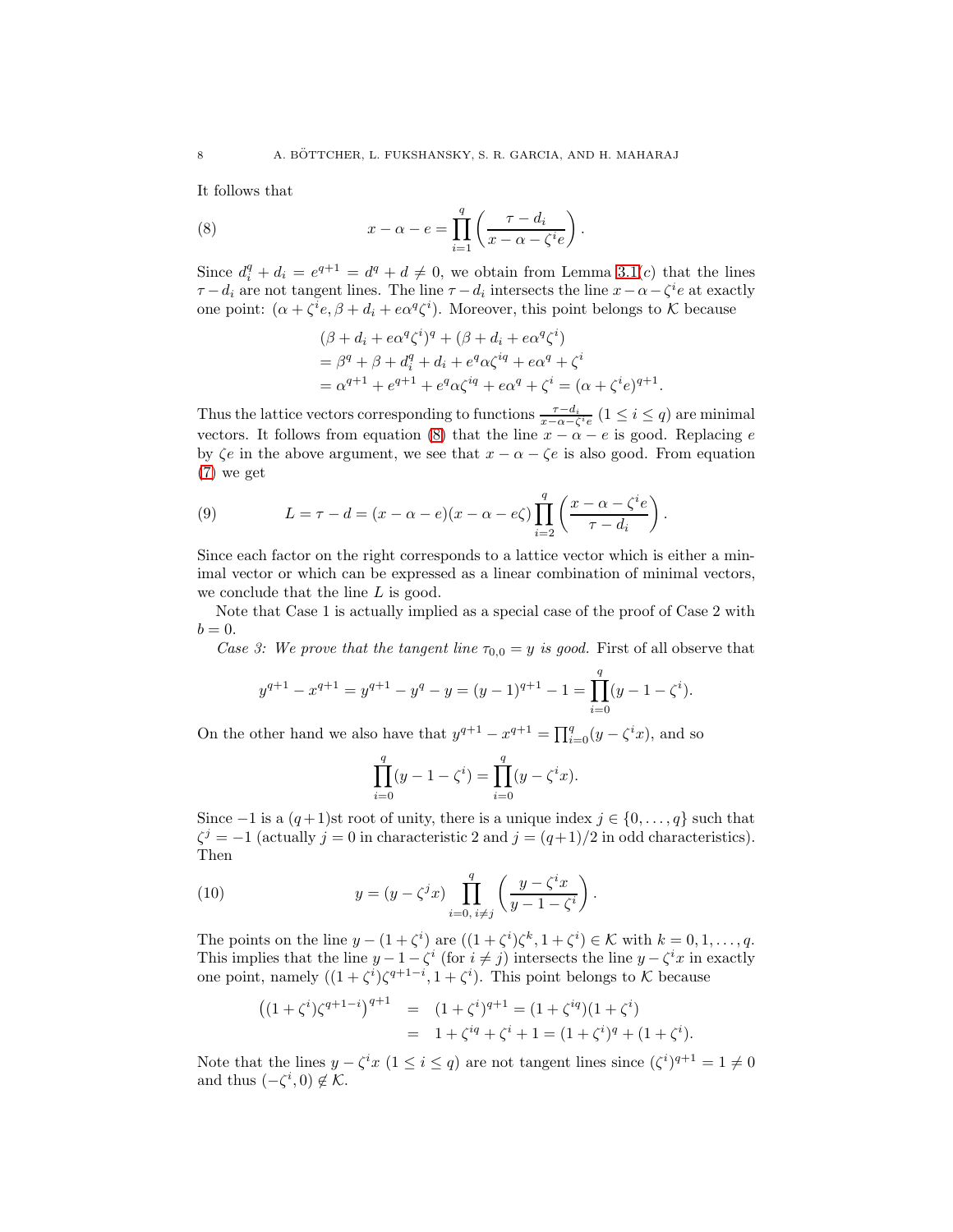It follows that the lattice vector corresponding to the functions  $\frac{y-\zeta^ix}{y-1-\zeta^i}$  (0 ≤ i ≤  $q, i \neq j$ ) is a minimal vector. As the line  $y - \zeta^j x$  is not a tangent line, it is good by Case 2. It now results from  $(10)$  that the line y is good.

*Case 4: For every*  $(\alpha, \beta) \in \mathcal{K}$ , the tangent line  $\tau_{\alpha,\beta} = y - \alpha^q x + \beta^q$  is good. Set  $\tau := \tau_{\alpha,\beta}$  and  $x_{\alpha} = x - \alpha$ . Note that  $(-\alpha,\beta^q) \in \mathcal{K}$ . By [\[13,](#page-15-5) page 238], there exists  $a \sigma \in \text{Aut}(H/\mathbb{F}_{q^2})$  such that  $\sigma(x) = x - \alpha$  and  $\sigma(y) = y - \alpha^q x + \beta^q = \tau$ . Observe that, in the notation of [\[13\]](#page-15-5), we are using  $(d, e) = (-\alpha, \beta^q)$ . Applying  $\sigma$  to equation  $(10)$  we get

<span id="page-9-0"></span>(11) 
$$
\tau = (\tau - \zeta^j x_\alpha) \prod_{i=0, i \neq j}^q \left( \frac{\tau - \zeta^i x_\alpha}{\tau - 1 - \zeta^i} \right).
$$

Note that one could also derive this identity in the same way as in Case 3. By [\[13,](#page-15-5) Lemma 3.5.2], a place Q is a common zero of  $\sigma(y-1-\zeta^i)$  and  $\sigma(y-\zeta^ix)$  if and only if  $\sigma^{-1}(Q)$  is a common zero of  $y - 1 - \zeta^i$  and  $y - \zeta^i x$ . Thus, using the results from Case 3, we see that the line  $\tau - 1 - \zeta^i = \sigma(y - 1 - \zeta^i)$  intersects the line  $\tau - \zeta^i x_\alpha = \sigma(y - \zeta^i x)$  at exactly one point. Moreover, again by [\[13,](#page-15-5) Lemma 3.5.2], the lines  $\tau - \zeta^i x_\alpha = \sigma(y - \zeta^i x)$  and  $\tau - 1 - \zeta^i = \sigma(y - 1 - \zeta^i)$  are non-tangent lines, both of the form  $y + ax + c$ . Thus by Lemma [6.1,](#page-6-2) the lattice vectors corresponding to the functions  $\frac{\tau - \zeta^i x_\alpha}{\tau - 1 - \zeta^i}$   $(0 \le i \le q, i \ne j)$  are all minimal. Since the line  $\tau - \zeta^j x_\alpha$ is good, it follows from equation [\(11\)](#page-9-0) that the line  $\tau$  is good as well.

*Case 5: We finally show that the line* x *is good.* We start with the observation that

$$
y^{q} + y - (x^{q} + x) = x^{q+1} - x^{q} - x = (x - 1)^{q+1} - 1 = \prod_{i=0}^{q} (x - 1 - \zeta^{i}).
$$

On the other hand,

<span id="page-9-1"></span>
$$
y^{q} + y - (x^{q} + x) = (y - x)^{q} + (y - x) = \prod_{i=1}^{q} (y - x - \rho_{i}),
$$

where  $\rho_1, \ldots, \rho_q \in \mathbb{F}_{q^2}$  are all the solutions to  $\rho^q + \rho = 0$ . Thus

(12) 
$$
\prod_{i=0}^{q} x - 1 - \zeta^{i} = \prod_{i=1}^{q} (y - x - \rho_{i}).
$$

Let  $z_1, z_2, \ldots, z_q$  be a renumbering of  $1 + \zeta^0, 1 + \zeta^1, \ldots, 1 + \zeta^{j-1}, 1 + \zeta^{j+1}, \ldots, 1 + \zeta^q$ (recall that  $\zeta^j = -1$ ). Then it follows from equation [\(12\)](#page-9-1) that

<span id="page-9-2"></span>(13) 
$$
x = \prod_{i=1}^{q} \left( \frac{y - x - \rho_i}{x - z_i} \right).
$$

Observe that the two lines  $x - (1 + \zeta^m)$  and  $y - x - \rho_i$  intersect at the point  $(1 + \zeta^m, 1 + \zeta^m + \rho_i)$ . Moreover the point  $(1 + \zeta^m, 1 + \zeta^m + \rho_i)$  belongs to K since

$$
(1 + \zeta^m + \rho_i)^q + (1 + \zeta^m + \rho_i) = \rho_i^i + \rho_i^q + 1 + \zeta^{mq} + 1 + \zeta^m = (1 + \zeta^m)^{q+1}.
$$

The line  $y-x-\rho_i$  is a non-tangent line because  $(1, -\rho_i) \notin \mathcal{K}$ . Thus, by Lemma [6.1,](#page-6-2) the lattice vector corresponding to the function  $\frac{y-x-\rho_i}{x-z_i}$  is a minimal vector. It therefore follows from equation [\(13\)](#page-9-2) that the line x is good.  $\square$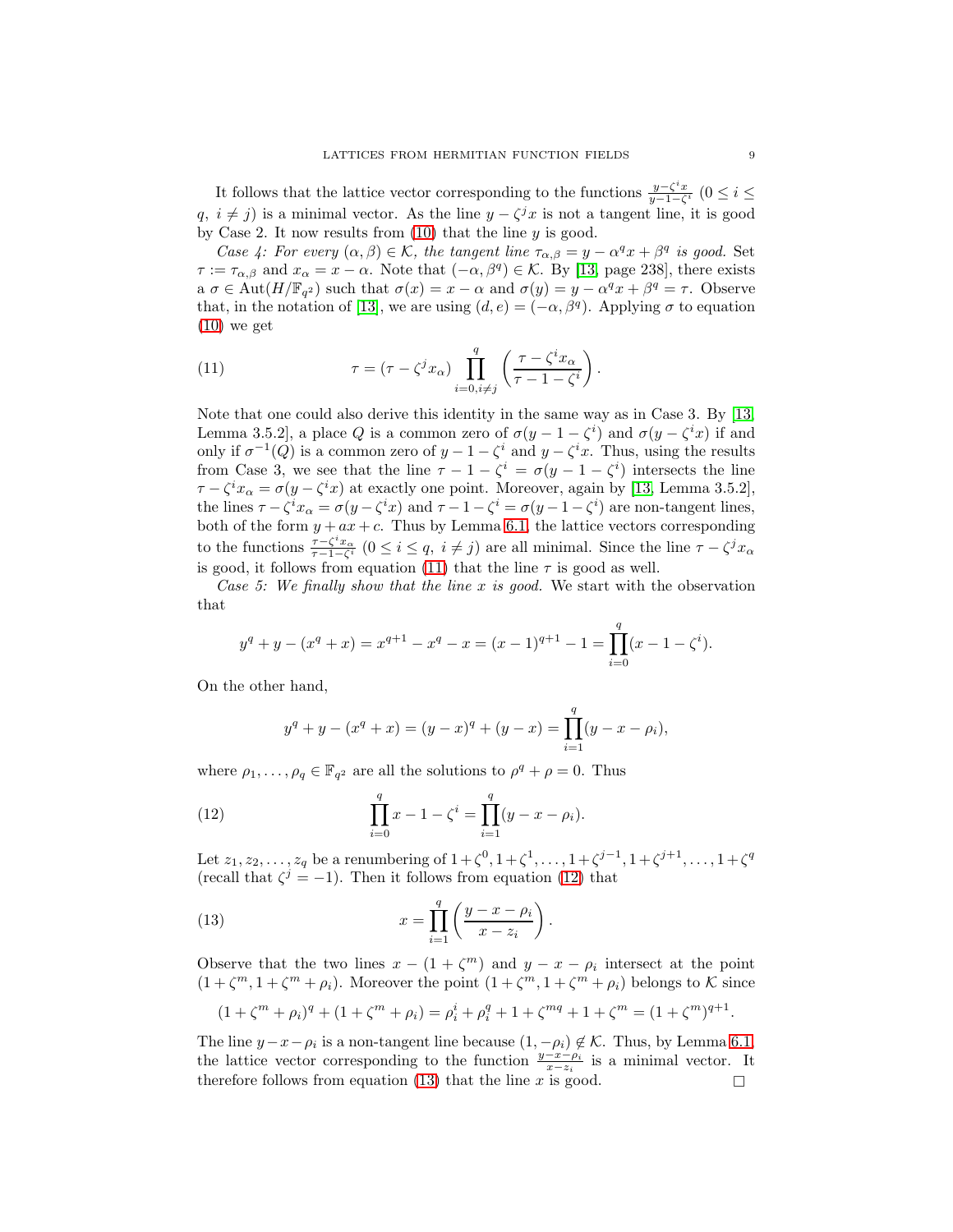#### 7. Automorphism groups of lattices

In this section we discuss automorphisms of lattices coming from generating sets in Abelian groups and specifically address the case of Hermitian and other curves.

7.1. Lattices from Abelian groups. Let  $G = \{g_0, g_1, \ldots, g_{n-1}, \ldots, g_{N-1}\}\$  be an Abelian group with  $g_0 = 0$ , and let  $S = \{g_0, g_1, \ldots, g_{n-1}\}\)$  be a subset of G. Put

$$
L_G = \left\{ \left( x_1, \dots, x_{N-1}, -\sum_{i=1}^{N-1} x_i \right) : x_1, \dots, x_{N-1} \in \mathbb{Z}, \sum_{i=1}^{N-1} x_i g_i = 0 \right\} \subseteq A_{N-1}
$$

and

$$
L_G(S) = \left\{ \left( x_1, \ldots, x_{n-1}, -\sum_{i=1}^{n-1} x_i \right) : x_1, \ldots, x_{n-1} \in \mathbb{Z}, \sum_{i=1}^{n-1} x_i g_i = 0 \right\} \subseteq A_{n-1}.
$$

Hence  $L_G$  and  $L_G(S)$  are full-rank sublattices of the root lattices  $A_{N-1}$  and  $A_{n-1}$ , respectively. We denote the vectors in  $L_G(S)$  by  $X = \left(x, -\sum_{i=1}^{n-1} x_i\right)$  with  $x =$  $(x_1, \ldots, x_{n-1})$  in  $\mathbb{Z}^{n-1}$ . The automorphism group  $\text{Aut}(\mathcal{L}_G(S))$  is defined as the group of all maps of  $L_G(S)$  onto itself which extend to linear isometries of span<sub>R</sub> $A_{n-1}$ . It is easily seen that a map  $\tau \in \text{Aut}(L_G(S))$  is necessarily of the form

$$
\tau(X) = \tau\left(x_1, \dots, x_{n-1}, -\sum_{i=1}^{n-1} x_i\right) = \left(Ux, -\sum_{i=1}^{n-1} (Ux)_i\right)
$$

with some matrix  $U \in GL_{n-1}(\mathbb{Z})$ . We therefore identify  $Aut(L_G(S))$  with a subgroup of  $GL_{n-1}(\mathbb{Z})$ . Moreover, we identify the symmetric group  $S_{n-1}$  with the group of all permutation matrices in  $GL_{n-1}(\mathbb{Z})$ . For the analogous notation regarding the lattice  $L_G$ , we refer to [\[4\]](#page-15-7).

If S is a subgroup of G and  $Aut(S)$  denotes for the automorphism group of S, then  $\text{Aut}(L_G(S)) \cap S_{n-1} \cong \text{Aut}(S)$  by Theorem 1.4 of [\[4\]](#page-15-7). More generally, if S is any subset of  $G$ , let us define

$$
Aut(G, S) := \{ \sigma \in Aut(G) : \sigma(g_i) \in S \; \forall g_i \in S \}.
$$

Notice that every element of Aut(G) fixes 0 and permutes  $g_1, \ldots, g_{N-1}$ , which allows us to identify Aut(G) with a subgroup of  $S_{N-1}$ , the group of permutations on  $N-1$ letters. Think of  $S_{n-1}$  as the subgroup of  $S_{N-1}$  consisting of all permutations of the first  $n-1$  letters. Each element of Aut $(G, S)$  induces a permutation of S, and hence gives rise to an element of  $S_{n-1}$ . Let us write Aut $(G, S)^*$  for the group of permutations of S which are extendable to automorphisms of G. In other words, every element of  $Aut(G, S)^*$  is a restriction  $\sigma|_S : S \to S$  of some element  $\sigma \in \text{Aut}(G, S)$  and every element of  $\text{Aut}(G, S)$  arises as an extension  $\hat{\tau}: G \to G$  of some element  $\tau \in \text{Aut}(G, S)^*$ .

<span id="page-10-1"></span>**Theorem 7.1.** With notation as above,  $Aut(G, S)^*$  is isomorphic to a subgroup of  $Aut(L_G(S)) \cap S_{n-1}$ *. If* S *is a generating set for* G, then

$$
Aut(G, S)^* \cong Aut(L_G(S)) \cap S_{n-1}.
$$

PROOF: First notice that every element of  $Aut(G, S)^*$  fixes 0 and permutes the elements  $g_1, \ldots, g_{n-1}$ . Hence  $Aut(G, S)^*$  can be identified with a subgroup of the symmetric group  $S_{n-1}$ . We denote this subgroup by Q. Our first objective is to construct an injective group homomorphism  $\Phi: Q \to \text{Aut}(L_G(S)) \cap S_{n-1}$ .

<span id="page-10-0"></span>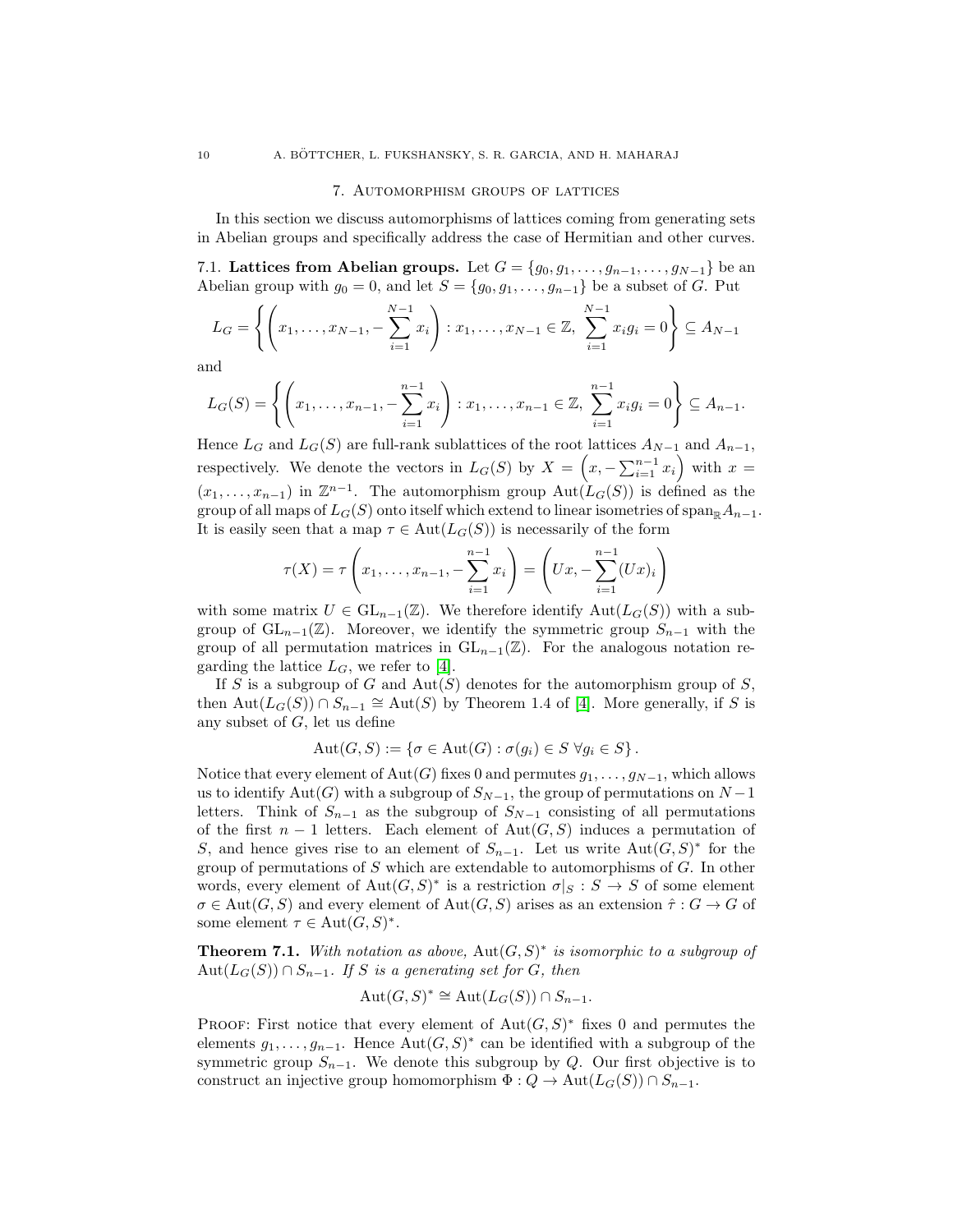Let  $\sigma \in Q$ . Then, for every  $g_i \in S$ ,  $\sigma(g_i) = g_{\sigma(i)}$  and  $\sigma(0) = 0$ . If

$$
X = \left(x_1, \dots, x_{n-1}, -\sum_{i=1}^{n-1} x_i\right) \in L_G(S),
$$

then  $\sum_{i=1}^{n-1} x_i g_i = 0$ . Notice that  $\sigma^{-1}$  is also in  $Q$ , and so

$$
0 = \sigma^{-1}(0) = \sum_{i=1}^{n-1} x_i g_{\sigma^{-1}(i)} = \sum_{i=1}^{n-1} x_{\sigma(i)} g_i.
$$

Now define  $\tau = \Phi(\sigma)$  on  $L_G(S)$  by

$$
\tau\left(x_1,\ldots,x_{n-1},-\sum_{i=1}^{n-1}x_i\right):=\left(x_{\sigma(1)},\ldots,x_{\sigma(n-1)},-\sum_{i=1}^{n-1}x_{\sigma(i)}\right).
$$

It is clear that  $\tau$  maps  $L_G(S)$  onto itself. The matrix  $U \in GL_{n-1}(\mathbb{Z})$  corresponding to  $\tau$  is obviously a permutation matrix. Consequently,  $\tau$  is in Aut $(L_G(S)) \cap S_{n-1}$ . Finally, it is readily seen that  $\Phi$  is an injective group homomorphism. Hence  $\Phi(Q) \leq$  $\mathrm{Aut}(L_G(S)) \cap S_{n-1}.$ 

Now assume that S is a generating set for G. We will show that  $\Phi(Q)$  =  $Aut(L_G(S)) \cap S_{n-1}$ . Indeed, let  $\tau \in Aut(L_G(S)) \cap S_{n-1}$ . If

$$
X = \left(x_1, \dots, x_{n-1}, -\sum_{i=1}^{n-1} x_i\right) \in L_G(S),
$$

then  $\tau(X) = (x_{\sigma(1)}, \ldots, x_{\sigma(n-1)}, -\sum_{i=1}^{n-1} x_{\sigma(i)})$  with some  $\sigma \in S_{n-1}$ , and since both X and  $\tau(X)$  belong to  $L_G(S)$ , it follows that  $0 = \sum_{i=1}^{n-1} x_i g_i = \sum_{i=1}^{n-1} x_{\sigma(i)} g_i$ . We have  $\tau = \Phi(\sigma)$  with  $\sigma : S \to S$  defined by  $\sigma(g_i) := g_{\sigma(i)}$  and  $\sigma(0) := 0$ .

To complete the proof, we only need to show that  $\sigma$  extends to an automorphism of G. For this, notice that every element  $g \in G$  can be written as  $g = \sum_{i=1}^{n-1} a_i g_i$ with  $a_1, \ldots, a_{n-1} \in \mathbb{Z}$ , since S generates G. Then define

$$
\sigma(g) := \sum_{i=1}^{n-1} a_i \sigma(g_i) = \sum_{i=1}^{n-1} a_i g_{\sigma(i)}.
$$

To check that this is well-defined, suppose that  $\sum_{i=1}^{n-1} a_i g_i = \sum_{i=1}^{n-1} b_i g_i$  for some integers  $a_1, ..., a_{n-1}, b_1, ..., b_{n-1}$ , and hence  $\sum_{i=1}^{n-1} (a_i - b_i)g_i = 0$ . Then

$$
Y := \left(a_1 - b_1, \dots, a_{n-1} - b_{n-1}, \sum_{i=1}^{n-1} (b_i - a_i)\right) \in L_G(S),
$$

and so

$$
\tau^{-1}(Y) = \left(a_{\sigma^{-1}(1)} - b_{\sigma^{-1}(1)}, \dots, a_{\sigma^{-1}(n-1)} - b_{\sigma^{-1}(n-1)}, \sum_{i=1}^{n-1} (b_{\sigma^{-1}(i)} - a_{\sigma^{-1}(i)})\right)
$$

is in  $L_G(S)$ , meaning that  $0 = \sum_{i=1}^{n-1} (b_{\sigma^{-1}(i)} - a_{\sigma^{-1}(i)}) g_i = \sum_{i=1}^{n-1} (b_i - a_i) g_{\sigma(i)}$ . Hence  $\sum_{i=1}^{n-1} a_i g_{\sigma(i)} = \sum_{i=1}^{n-1} b_i g_{\sigma(i)}$ , and so  $\sigma$  is well-defined.

Our definition readily implies that  $\sigma$  is a group homomorphism. To see that it is surjective, suppose that  $g \in G$ . Then  $g = \sum_{i=1}^{n-1} a_i g_i$  for some  $a_1, \ldots, a_{n-1} \in \mathbb{Z}$ . For each  $1 \leq i \leq n-1$ ,  $\sigma^{-1}(i) \in \{1, \ldots, n-1\}$  and  $\sigma^{-1}(i) \neq \sigma^{-1}(j)$  whenever  $1 \leq i \neq j \leq n-1$ , since  $\sigma, \sigma^{-1} \in S_{n-1}$  are bijections. Then let  $h = \sum_{i=1}^{n-1} a_i g_{\sigma^{-1}(i)}$ ,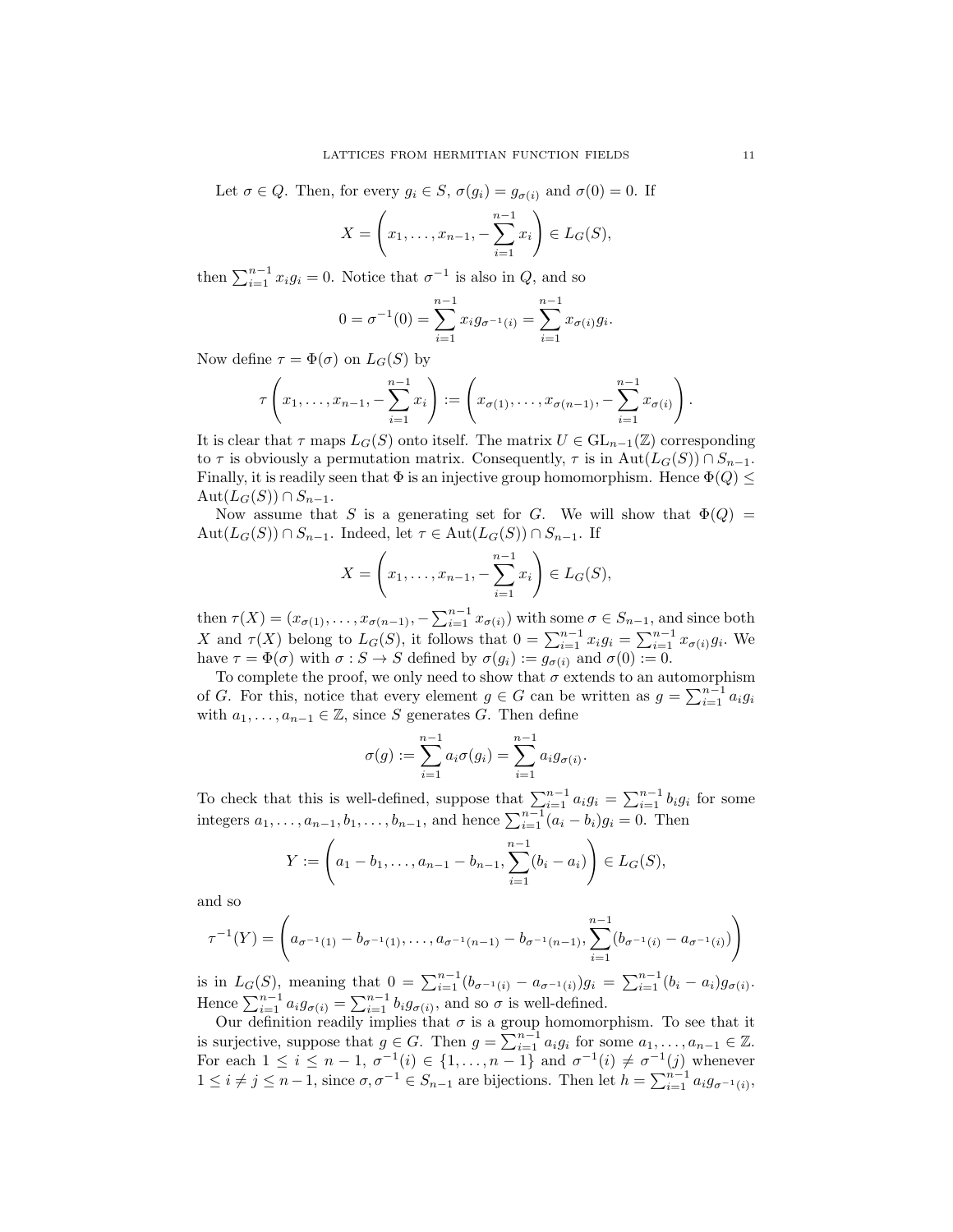and notice that  $\sigma(h) = g$ , hence  $\sigma : G \to G$  is a surjective group homomorphism. Since G is finite, infectivity of  $\sigma$  is implied, thus  $\sigma \in Aut(G)$ , and so  $\tau \in \Phi(H)$ .<br>This completes the proof. This completes the proof.

7.2. An example. Let  $G = \{0, 1, 2, 3, 4, 5, 6\} = \mathbb{Z}_7 \ (:= \mathbb{Z}/7\mathbb{Z})$ . Then every subset  $S \subseteq G$  containing 0 and at least one other element is a generating set of G. Let, for instance,  $S = \{0, 1, 2, 4\}$ , which, in the above notation, is an example of  $S =$  $\{0, g_1, \ldots, g_{n-1}\}\$  with  $n-1=3$ . The lattice  $L_G(S)$  is

$$
\{(x_1, x_2, x_3, -(x_1 + x_2 + x_3)) \in \mathbb{Z}^4 : x_1 + 2x_2 + 4x_3 = 0 \text{ mod } 7\} \subseteq A_3.
$$

It can be checked directly that the minimal distance  $d(L_G(S))$  equals  $\sqrt{6}$  and that  $L_G(S)$  has exactly 6 minimal vectors, the three vectors  $(-2, 1, 0, 1), (0, -2, 1, 1),$  $(1, 0, -2, 1)$  and their negatives. As the first three of these vectors are linearly independent, it follows that  $L_G(S)$  is well-rounded. For  $j = 1, \ldots, 6$ , we denote by  $\sigma_i \in \text{Aut}(G)$  the automorphism which sends 1 to j and thus k to kj modulo 7. Clearly,  $Aut(G) = {\sigma_1, \ldots, \sigma_6}$ . The automorphisms  $\sigma_i$  which leave S invariant are just  $\sigma_1, \sigma_2, \sigma_4$ . Consequently,  $Aut(G, S)^* = {\sigma_1, \sigma_2, \sigma_4}$  and Theorem [7.1](#page-10-1) tells us that  $\text{Aut}(L_G(S)) \cap S_3 \cong {\sigma_1, \sigma_2, \sigma_4}.$ 

Table 1 below reveals what happens if  $S$  ranges over all possible proper subsets of  $G = \mathbb{Z}_7$ . The column of the table headed by  $n - 1 = k$  shows the numbers  $g_1 \ldots g_k$  for the  $\binom{6}{k}$  possible sets  $S = \{0, g_1, \ldots, g_k\}$ . The lattice  $L_G(S)$  is wellrounded if and only if the corresponding numbers  $g_1 \ldots g_k$  are in boldface. We also indicated the minimal distance of  $L_G(S)$ . For example, the first 8 lattices in the column  $n-1 = 3$  have the minimal distance  $\sqrt{6}$  and the remaining 12 lattices in the column  $n-1=3$  have the minimal distance 2. Also added is the group  $\text{Aut}(G, S)^*$ in each case.

Altogether we have  $62 = 2^6 - 2$  lattices. Exactly 26 of them are well-rounded and the remaining 36 lattices are not well-rounded. It is not a surprise that the group  $Aut(G, S)^*$  is nontrivial if the lattice is well-rounded, but it is surprising that this group may also be nontrivial for lattices which are not well-rounded. Of course, it would be nice to have the implication " $|\text{Aut}(G, S)^*| > 1 \Rightarrow$  the lattice is well-rounded", but the table shows that this is not true.

7.3. Lattices from function fields. We use the notation of Section [1.](#page-1-0) In particular, F is an algebraic function field (of a single variable) with the finite field  $\mathbb{F}_q$ as its full field of constants and  $\mathcal{P} := \{P_0, P_1, P_2, \ldots, P_{n-1}\}$  is the set of rational places of  $F$ . The automorphisms of  $F$  permute all places of a given degree and hence induce automorphisms of the lattice  $L_{\mathcal{P}}$ . Thus we may regard  $\text{Aut}(F)$  as a subgroup of Aut $(L_{\mathcal{P}}) \cap S_{n-1}$ . Furthermore, each automorphism  $\sigma$  of the divisor class group  $Cl^0(F)$  which permutes the divisor classes  $[P_i - P_0]$   $(1 \leq i \leq n-1)$ also induces an automorphism of the lattice  $L_{\mathcal{P}}$ . First, note that we may view  $\sigma$ as an element of the symmetric group  $S_{n-1}$  by writing  $\sigma([P_i - P_0]) = [P_{\sigma(i)} - P_0]$ for  $1 \leq i \leq n-1$ . Second, for every  $f \in O_{\mathcal{P}}^{*}$ ,  $[(f)]$  is the identity element of  $Cl^{0}(F)$  and so, if  $(f) = \sum_{i=1}^{n-1} a_i (P_i - P_0)$ , then  $\sigma([[f)]) = 0$ , that is, the divisor  $\sum_{i=1}^{n-1} a_i (P_{\sigma(i)} - P_0)$  is again principal, or equivalently,  $\sum_{i=1}^{n-1} a_i (P_{\sigma(i)} - P_0)$  corresponds to a lattice point in  $L_{\mathcal{P}}$ . Let G be the subgroup of  $\text{Cl}^0(F)$  which is generated by the divisor classes  $[P_i - P_0]$   $(1 \leq i \leq n-1)$  and let  $\text{Aut}(G)^*$  be the group of all automorphisms of G which permute the divisor classes  $[P_i - P_0]$   $(1 \le i \le n - 1)$ .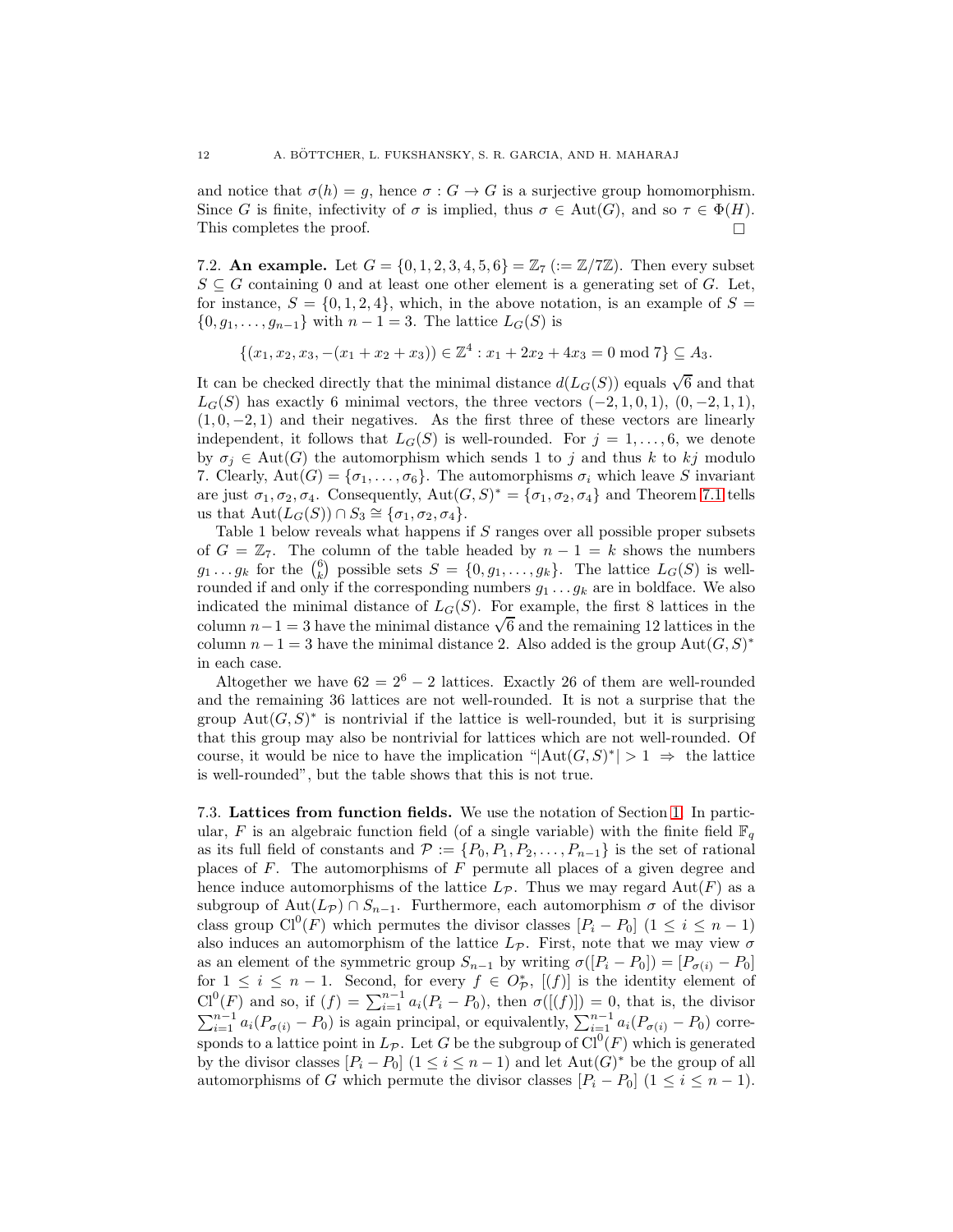| $n - 1 = 1$              | $n - 1 = 2$               | $n - 1 = 3$                                        | $n - 1 = 4$                 | $n - 1 = 5$                    |
|--------------------------|---------------------------|----------------------------------------------------|-----------------------------|--------------------------------|
| $d=\sqrt{98}$            | $d=\sqrt{14}$             | $d=\sqrt{6}$                                       | $d=2$                       | $d=2$                          |
| $1\{\sigma_1\}$          | ${\bf 13}\{\sigma_1\}$    | $\mathbf{124}\{\sigma_1, \sigma_2, \sigma_4\}$     | $1234\{\sigma_1\}$          | $12345\{\sigma_1\}$            |
| $\mathbf{2}\{\sigma_1\}$ | $\mathbf{15}\{\sigma_1\}$ | $125\{\sigma_1\}$                                  | $1235\{\sigma_1\}$          | $12346\{\sigma_1\}$            |
| $3\{\sigma_1\}$          | ${\bf 23}\{\sigma_1\}$    | ${\bf 136}\{\sigma_1\}$                            | $1236\{\sigma_1\}$          | $\textbf{12356}\{\sigma_{1}\}$ |
| $4\{\sigma_1\}$          | ${\bf 26}\{\sigma_1\}$    | $\mathbf{146}\{\sigma_1\}$                         | $1245\{\sigma_1\}$          | $12456\{\sigma_1\}$            |
| $\mathbf{5}\{\sigma_1\}$ | $45\{\sigma_1\}$          | $234\{\sigma_1\}$                                  | $1246\{\sigma_1\}$          | $13456\{\sigma_1\}$            |
| $6\{\sigma_1\}$          | ${\bf 46}\{\sigma_1\}$    | $\mathbf{256}\{\sigma_1\}$                         | $1256\{\sigma_1,\sigma_6\}$ | $\mathbf{23456}\{\sigma_1\}$   |
|                          | $d=\sqrt{6}$              | $345\{\sigma_1\}$                                  | $1345\{\sigma_1\}$          |                                |
|                          | $12\{\sigma_1\}$          | $\overline{\bf 356}\{\sigma_1,\sigma_2,\sigma_4\}$ | $1346\{\sigma_1,\sigma_6\}$ |                                |
|                          | $14\{\sigma_1\}$          | $d=2$                                              | $1356{\{\sigma_1\}}$        |                                |
|                          | $16\{\sigma_1,\sigma_6\}$ | $123\{\sigma_1\}$                                  | $1456\{\sigma_1\}$          |                                |
|                          | $24\{\sigma_1\}$          | $126\{\sigma_1\}$                                  | $2345\{\sigma_1,\sigma_6\}$ |                                |
|                          | $25\{\sigma_1,\sigma_6\}$ | $134\{\sigma_1\}$                                  | $2346\{\sigma_1\}$          |                                |
|                          | $34\{\sigma_1,\sigma_6\}$ | $135\{\sigma_1\}$                                  | $2356 {\sigma_1}$           |                                |
|                          | $35\{\sigma_1\}$          | $145\{\sigma_1\}$                                  | $2456\{\sigma_1\}$          |                                |
|                          | $36\{\sigma_1\}$          | $156\{\sigma_1\}$                                  | $3456\{\sigma_1\}$          |                                |
|                          | $56\{\sigma_1\}$          | $235\{\sigma_1\}$                                  |                             |                                |
|                          |                           | $236\{\sigma_1\}$                                  |                             |                                |
|                          |                           | $245\{\sigma_1\}$                                  |                             |                                |
|                          |                           | $246\{\sigma_1\}$                                  |                             |                                |
|                          |                           | $346\{\sigma_1\}$                                  |                             |                                |
|                          |                           | $456\{\sigma_1\}$                                  |                             |                                |

Table 1. Well-roundedness and automorphism groups of lattices from  $\mathbb{Z}_7$ 

From Theorem [7.1](#page-10-1) it follows that

$$
Aut(Cl^{0}(F))^{*} \cong Aut(L_{\mathcal{P}}) \cap S_{n-1}.
$$

<span id="page-13-0"></span>**Theorem 7.2.** Let  $H$  be a Hermitian function field. Then the group  $\text{Aut}(H)$  is *isomorphic to a subgroup of*  $Aut(Cl^0(H))$ *.* 

PROOF: We write  $P_0$  for the place  $Q_{\infty}$ . In this proof, the remaining places of H are  $P_1, P_2, \ldots, P_{n-1}$  where  $n = q^3 + 1$ . Put  $G = Cl^0(H)$ . If  $\sigma \in Aut(H)$ , then one can define a map  $\phi_{\sigma}: G \to G$  by  $\phi_{\sigma}([\sum_{P} a_{P} P]) = [\sum_{P} a_{P} \sigma(P)].$  This map is welldefined: two degree zero divisor classes  $D_1 := [\sum_P a_P P], D_2 := [\sum_P b_P P]$  are equal if and only if  $[\sum_{P} (a_P - b_P)P]$  is the zero divisor class, that is, for some function f,  $(f) = \sum_{P} (a_P - b_P) P$ . This is equivalent to  $(\sigma^{-1}(f)) = \sum_{P} (a_P - b_P) \sigma(P)$ , that is, to  $[\sum_{P}(a_{P} - b_{P})\sigma(P)]$  being the zero divisor class. This is in turn tantamount to saying that  $[\sum_P a_P \sigma(P)] = [\sum_P b_P \sigma(P)],$  that is  $\phi_\sigma(D_1) = \phi_\sigma(D_2)$ . It follows from this argument that  $\phi_{\sigma}$  is well-defined and injective. Since G is finite,  $\phi_{\sigma}$  is also surjective. Moreover,  $\phi_{\sigma}$  is a group homomorphism and hence an automorphism of G. Thus we have a map  $\phi : \text{Aut}(H) \to \text{Aut}(G)$  given by  $\sigma \mapsto \phi_{\sigma}$ . It is quickly checked that  $\phi$  is a homomorphism.

Next we show that  $\phi$  is injective. Suppose that  $\phi_{\sigma}$  is trivial for some  $\sigma \in \text{Aut}(H)$ . Then, for  $1 \le i \le n$ ,  $\phi_{\sigma}([P_i - P_0]) = [P_i - P_0]$ , that is,  $\sigma(P_i) - P_i + P_0 - \sigma(P_0)$ is principal, and thus the divisor of a function of degree at most 4. Since  $q > 2$ , according to Theorem [4.1,](#page-5-1) this function must have degree 0. This implies that  $\sigma(P_i) = P_i$  and  $\sigma(P_0) = P_0$ , or  $\sigma(P_i) = P_0$  and  $\sigma(P_0) = P_i$  for  $1 \le i \le n-1$ . Thus,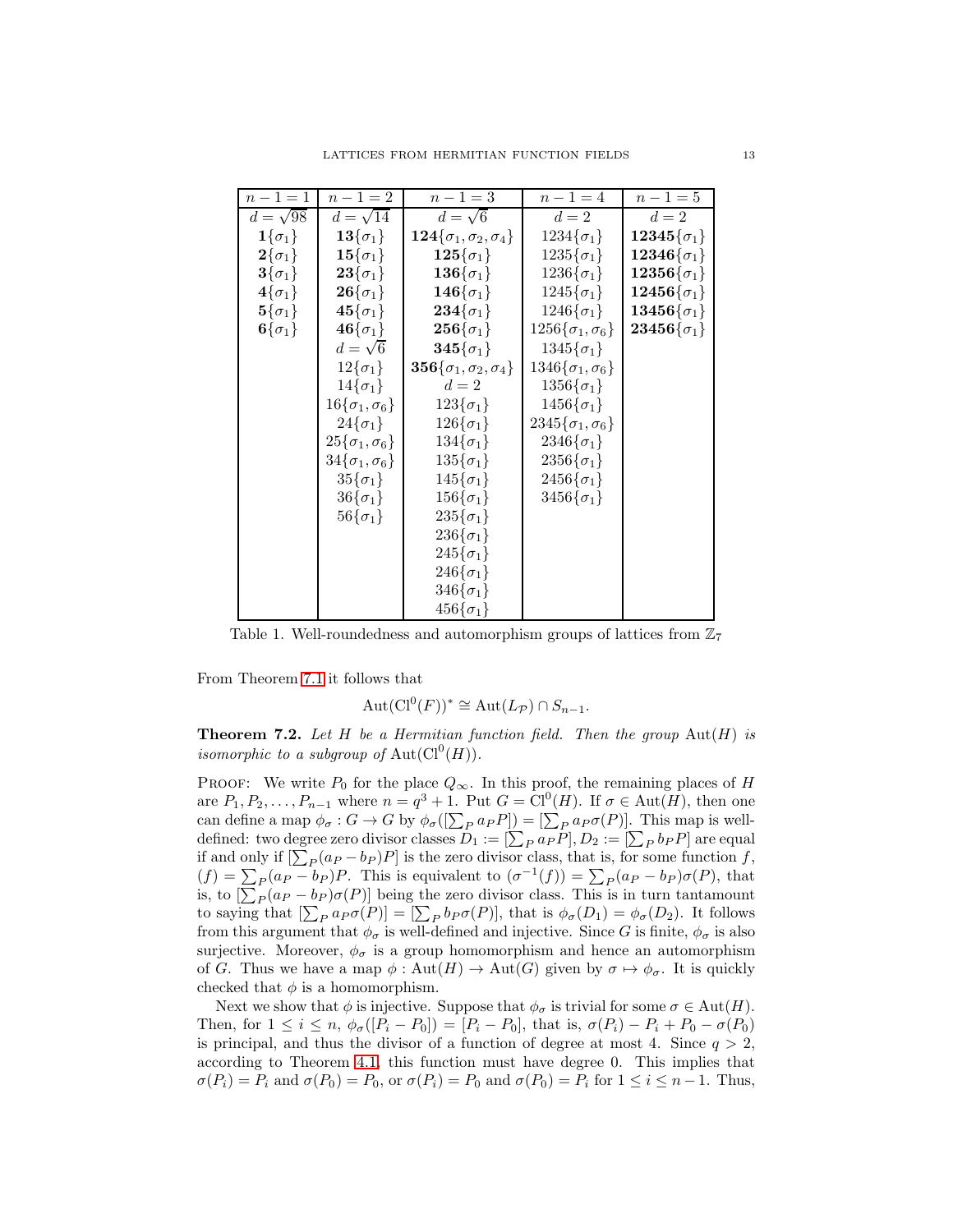$\sigma$  is either the identity of Aut(F) or there is exists an index j  $(1 \leq j \leq n-1)$ such that  $\sigma(P_i) = P_0$  and  $\sigma(P_i) = P_i$  for  $i \neq j$  where  $1 \leq i \leq n-1$ . Suppose the latter is the case and that  $P_j = P_{\alpha,\beta}$  where  $(\alpha,\beta) \in \mathcal{K}$ . Using Lemma [3.1,](#page-4-2) we obtain that for any  $\gamma \in \mathbb{F}_{q^2}$  such that  $\gamma \neq \alpha$ , we have  $(x - \gamma) = \sum_{\rho} P_{\gamma, \rho} - qQ_{\infty}$ and  $(\sigma(x-\gamma)) = \sum_{\rho} P_{\gamma,\rho} - qP_{\alpha,\beta}$  where the sums are over all  $\rho \in \mathbb{F}_{q^2}$  such that  $(\gamma, \rho) \in \mathcal{K}$ . Thus the divisor of  $(x - \gamma)/\sigma(x - \gamma)$  is  $P_{\alpha,\beta} - Q_{\infty}$  and this contradicts Theorem [4.1.](#page-5-1) Consequently,  $\sigma$  must the be the identity of  $\text{Aut}(H)$  and the map  $\phi$ is injective.

**Theorem 7.3.** Let  $\text{Aut}(F)^*$  be the group of all automorphisms of F which fix the *place*  $P_0$ *. Suppose that*  $F$  *is not the rational function field. Then the group*  $Aut(F)^*$ *is isomorphic to a subgroup of*  $Aut(Cl^0(F))^*$ .

**PROOF:** Put  $G = Cl^0(F)$  and  $A = Aut(F)^*$ . If  $\sigma \in Aut(F)$ , then one can define a map  $\phi_{\sigma} : G \to G$  by  $\phi_{\sigma}([\sum_P a_P P]) = [\sum_P a_P \sigma(P)]$ . As in the proof of Theorem [7.2,](#page-13-0) this gives rise to a homomorphism  $\phi : A \to \text{Aut}(G)$  via  $\sigma \mapsto \phi_{\sigma}$ . Next we show that  $\phi$  is injective. Suppose that  $\phi_{\sigma}$  is trivial for some  $\sigma \in A$ . Then, for  $1 \leq i \leq n$ ,  $\phi_{\sigma}([P_i - P_0]) = [P_i - P_0]$ , that is,  $\sigma(P_i) - P_i$  is a principal divisor. Since F is not the rational function field,  $\sigma(P_i) = P_i$  for  $1 \leq i \leq n$ . This implies that there exists a constant c such that  $\sigma(f) = c \cdot f$  for all  $f \in F$ . As  $\sigma(1) = 1$ , it follows that  $\sigma$  is the identity of A.

Since  $\phi_{\sigma}([P_i - P_0]) = [\sigma(P_i) - P_0]$  for  $1 \leq i \leq n-1$  is a permutation of the divisor classes  $[P_i - P_0]$   $(1 \leq i \leq n-1)$ , it follows that  $\phi$  is in fact a homomorphism from A to  $\text{Aut}(G)^*$ .

In the case of the Hermitian function field, the automorphism group  $Aut(H)$  is well understood, see [\[13,](#page-15-5) Page 238]. The subgroup  $Aut(H)^*$  has order  $q^3(q^2-1)$ and acts transitively on the places  $P_{\alpha,\beta}$ ,  $(\alpha,\beta) \in \mathcal{K}$ . Furthermore, the divisor class group of H is  $\mathbb{Z}_{q+1}^{q^2-q}$ .

## 8. A lower bound on the number of minimal vectors

<span id="page-14-1"></span><span id="page-14-0"></span>**Theorem 8.1.** *The lattice contains at least*  $q^7 - q^5 + q^4 - q^2$  *minimal lattice vectors.* 

PROOF: We count the number of functions of the form  $f = L_1/L_2$  where  $L_1, L_2$ are lines which satisfy the conditions given in Lemma [6.1](#page-6-2) for  $(f)$  to be a minimal vector. We consider each of the cases listed in Lemma [6.1.](#page-6-2)

*Case 1:*  $L_1$  *and*  $L_2$  *are of the form*  $x - \alpha$ . There are  $q^2(q^2 - 1)$  functions of the of this form.

*Case 2: One of*  $L_1, L_2$  *is of the form*  $x - \alpha$  *and the other is a non-tangent line* (*of the form*  $y + ax + c$ *) and both lines have exactly one point of intersection.* Suppose that  $(a, b) \in \mathcal{K}$  is the point of intersection. Then the lines  $L_1 = x - a$  and  $L_2 = y - b - m(x - a)$  are two lines of the required form provided that  $m \in \mathbb{F}_{q^2}$ such that  $m \neq a^q$  (by Lemma [3.1\)](#page-4-2). Thus there are  $q^3(q^2-1)$  possibilities for f. Since the function  $1/f$  gives the lattice vector  $-(f)$ , we obtain  $2q^3(q^2-1)$  minimal lattice vectors in this way.

*Case 3: Both*  $L_1$  *and*  $L_2$  *are non-tangent lines* (*of the form*  $y + ax + c$ ) *with* a *common point of intersection.* Suppose that  $(a, b) \in K$  is given. Then the lines  $L_1 = y - b - m_1(x - a)$  and  $L_2 = y - b - m_2(x - a)$  are two lines of the required form provided that  $m_1, m_2$  are distinct elements of  $\mathbb{F}_{q^2}$  neither of which is equal to  $a^q$  (by Lemma [3.1\)](#page-4-2). These are  $q^3(q^2-1)(q^2-2)$  possibilities for the function f.